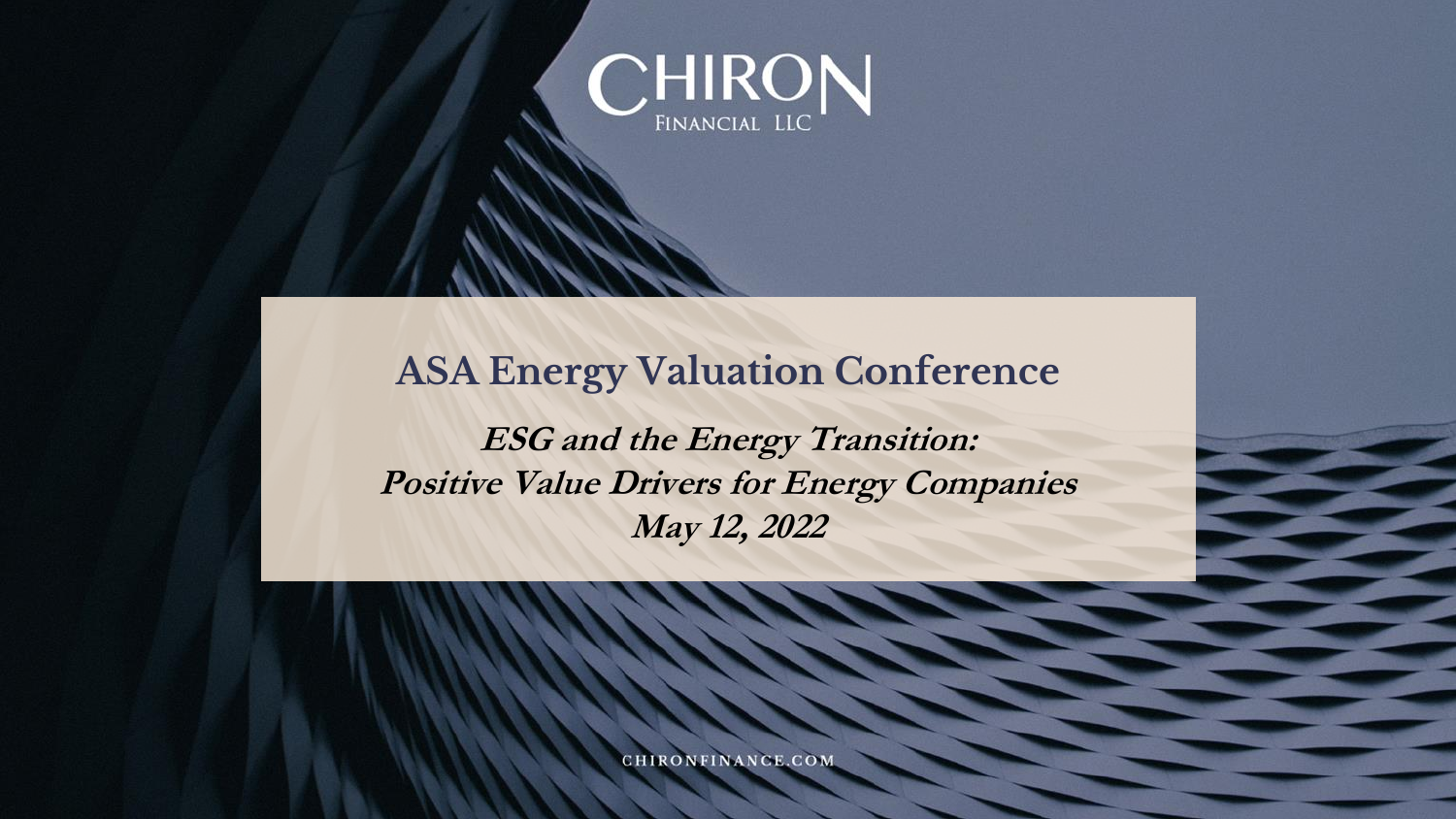# 1. LET'S START WITH THE ANSWER

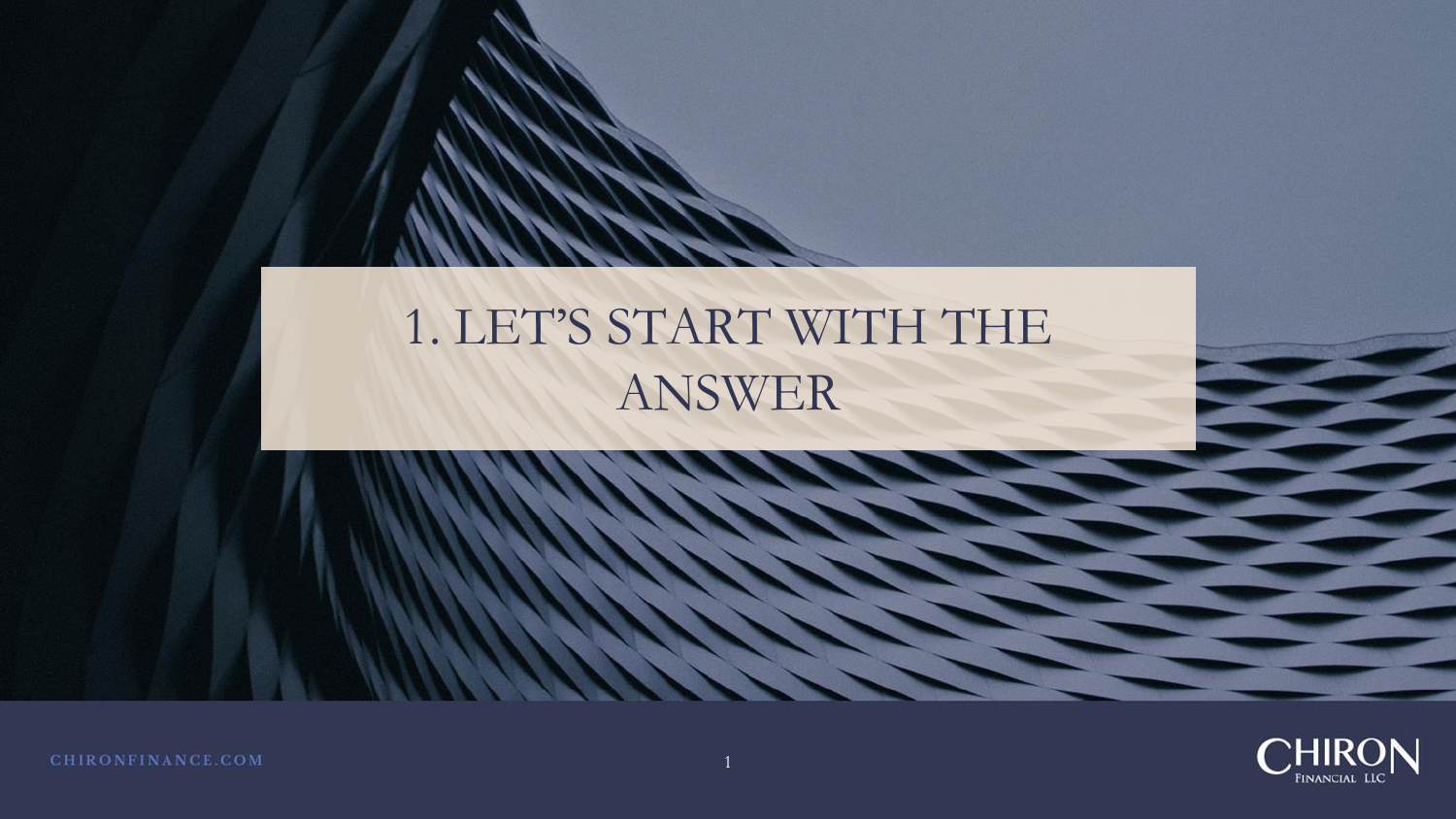For companies operating in the Energy Complex, both ESG and the Energy Transition represent positive value driver opportunities . The reason for this is that one of the most dominant factors within both the ESG and the Energy Transition discussions is climate, with an emphasis on carbon. **Energy companies up and down the value chain uniquely possess the technical skills, experience, and physical capabilities necessary to make substantive ESG and Energy Transition impacts that can create or enhance value.** 

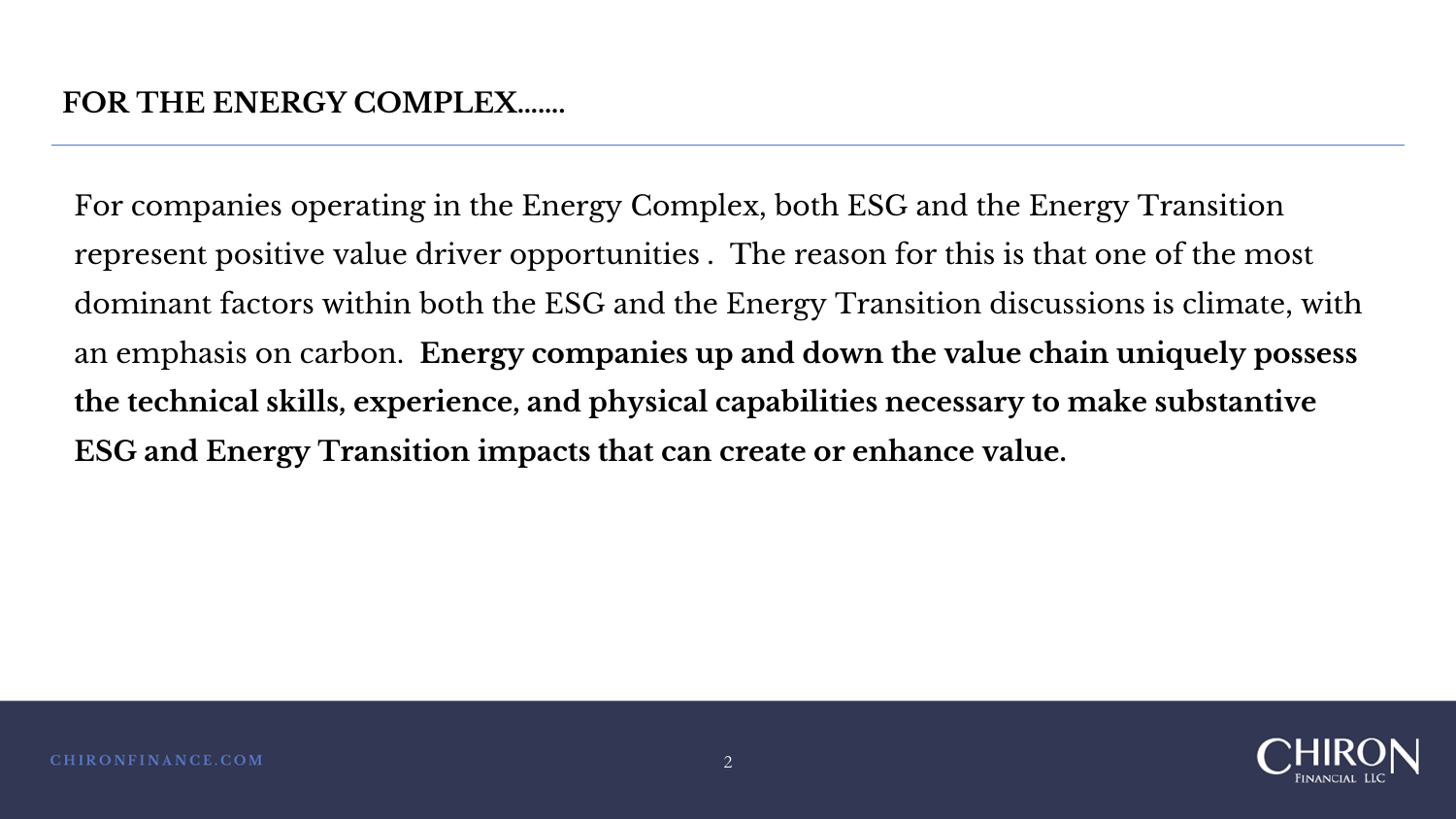# 2. ESG & THE ENERGY TRANSITION

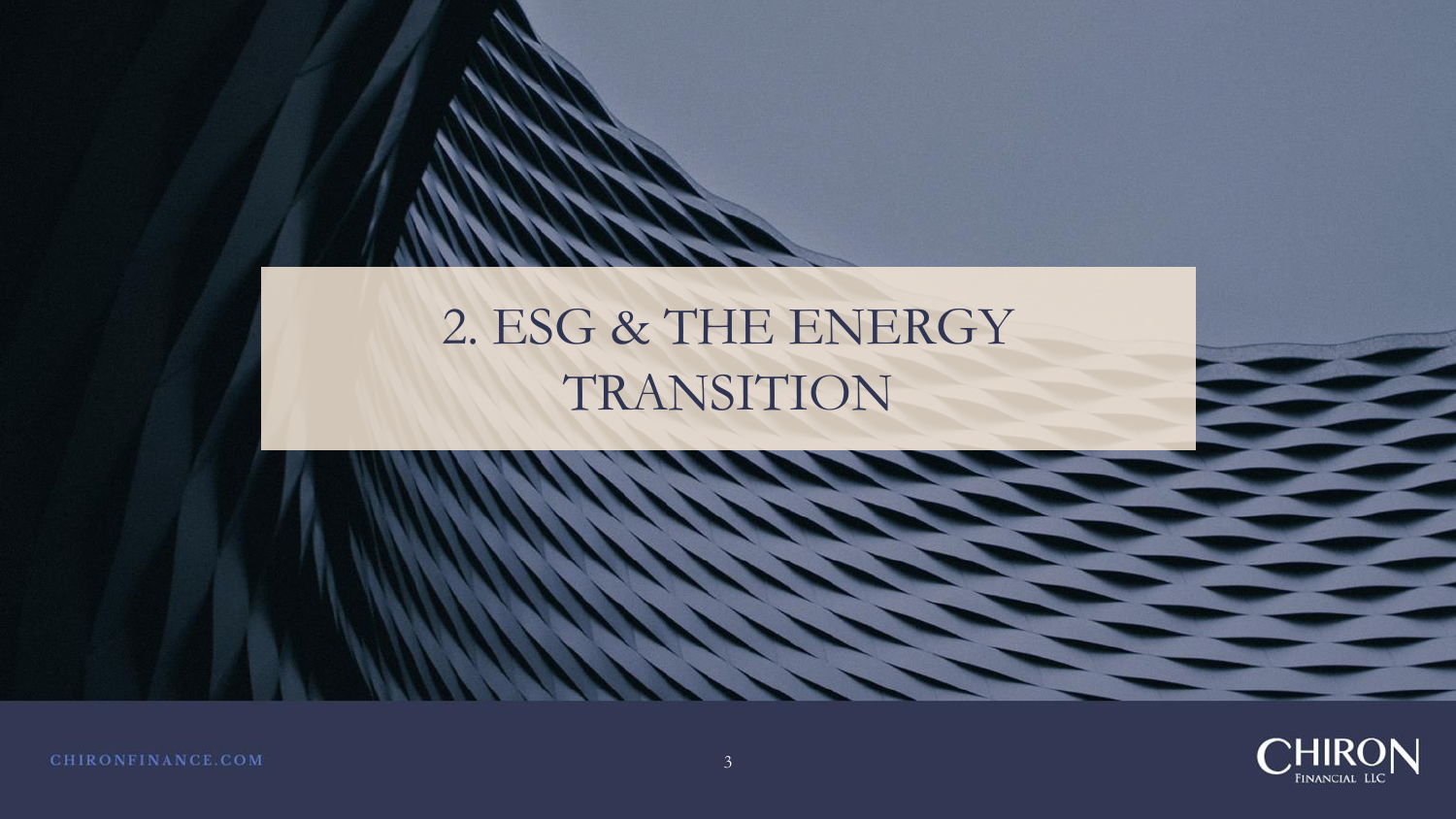- Corporate performance typically has been evaluated using financial metrics like EPS and TSR, alongside other metrics like IRR, NPV, and ROI.
- Non-financial elements have been used in certain specific situations, such as with South Africa (apartheid), Tobacco, and Russia (right now).
- Environmental, Social, and Governance (ESG) refers to a much broader application of non-financial aspects.
- The term was most likely first used in a Forbes article back in 2005.
- ESG is linked to Sustainability and to DEI-Diversity, Equity, and Inclusion as well.

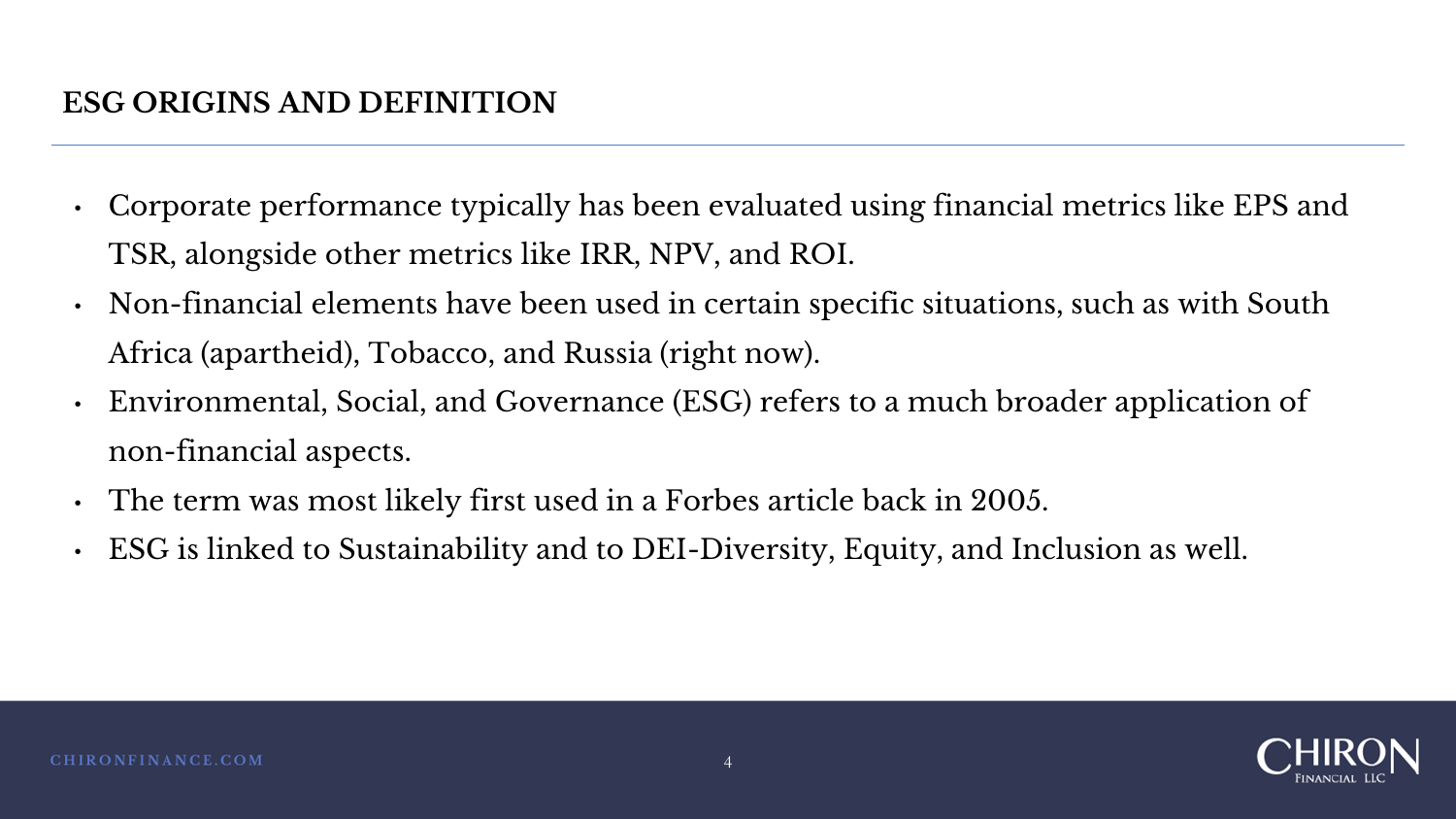The Environmental aspects include items such as these:

- Greenhouse Gas (GHG) emissions, with emphasis on Carbon Dioxide (CO $_2$ ) and Methane  ${\rm (CH_4)}$
- Air pollution
- Wastewater impacts on water tables and aquifers
- Hazardous materials
- Ecological impacts

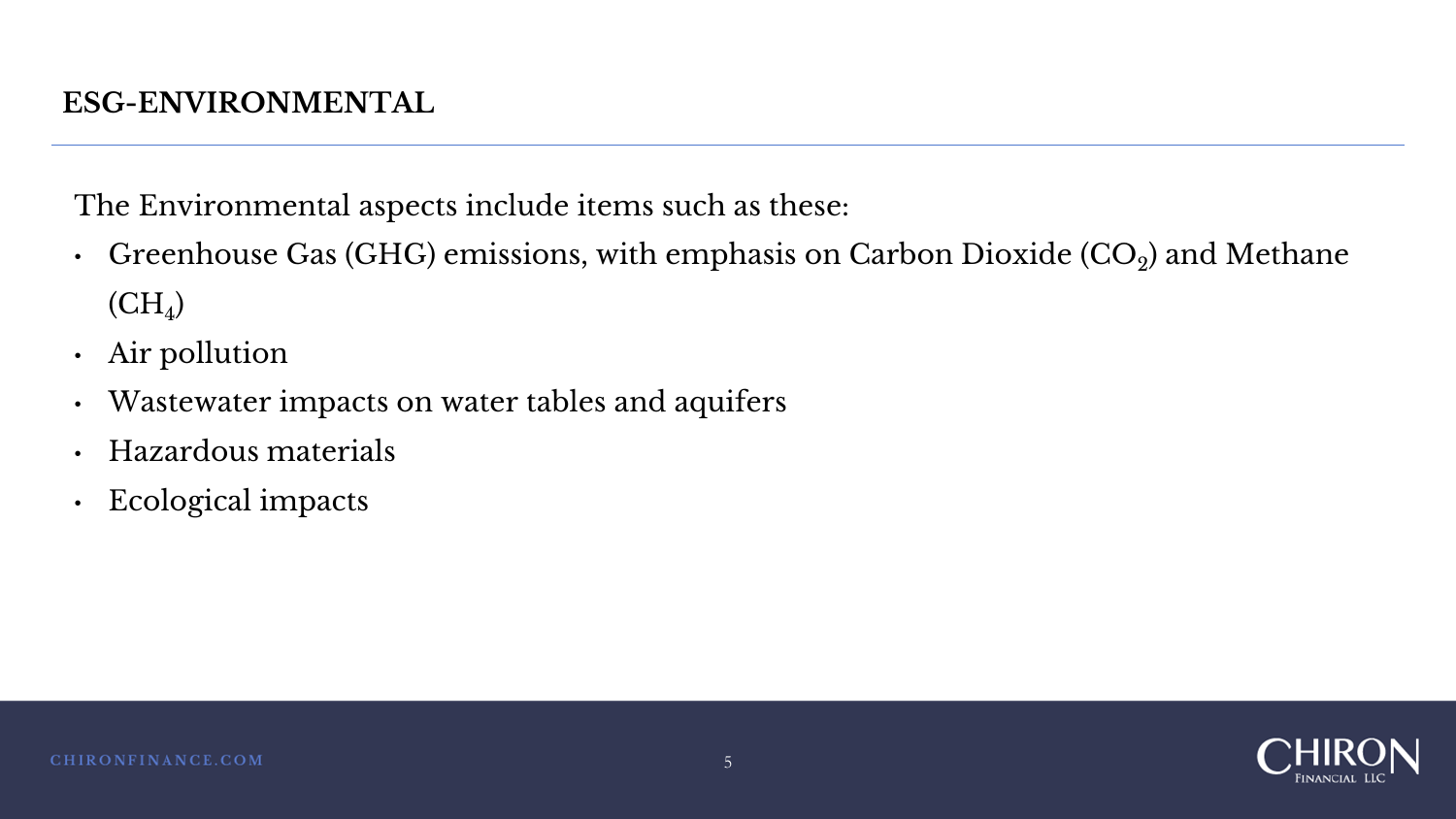The Social component has a great focus on investor and employee relations:

- Fair pay and benefits like health insurance
- Workplace policies regarding diversity, inclusion, and equity
- Training and Education programs
- Employee turnover
- Social Relevance and Societal Impact
- Customer Service
- Human Rights
- Investment in Community

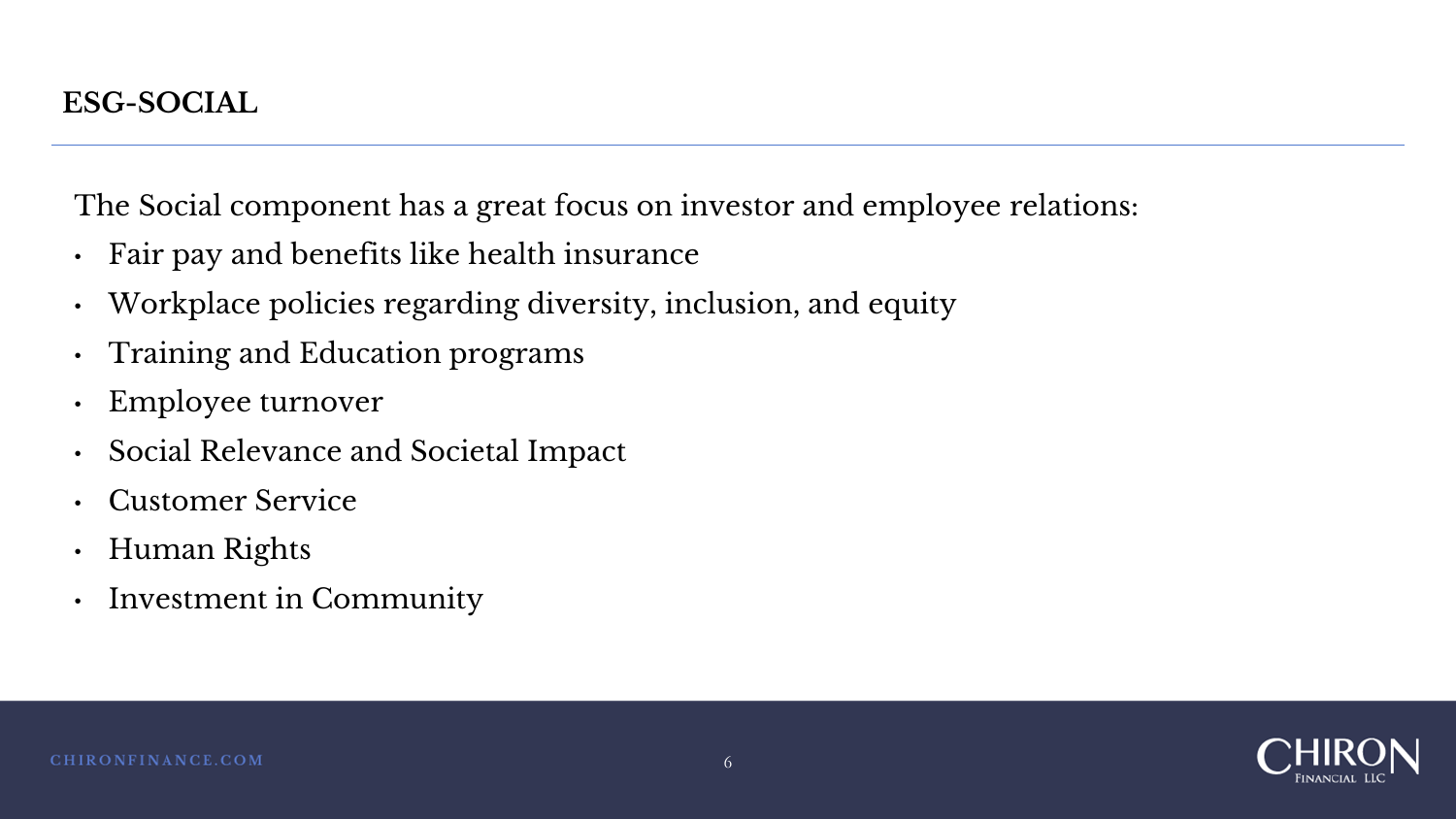Governance in the context of ESG has to do with management:

- Stakeholder Engagement
- Financial and Accounting compliance and visibility
- Boards that are acting with real fiduciary relationships with stockholders
- Conflicts of interest
- Diverse and Inclusive boards and management teams
- Executive Compensation
- Executive bonuses tied to ESG metrics

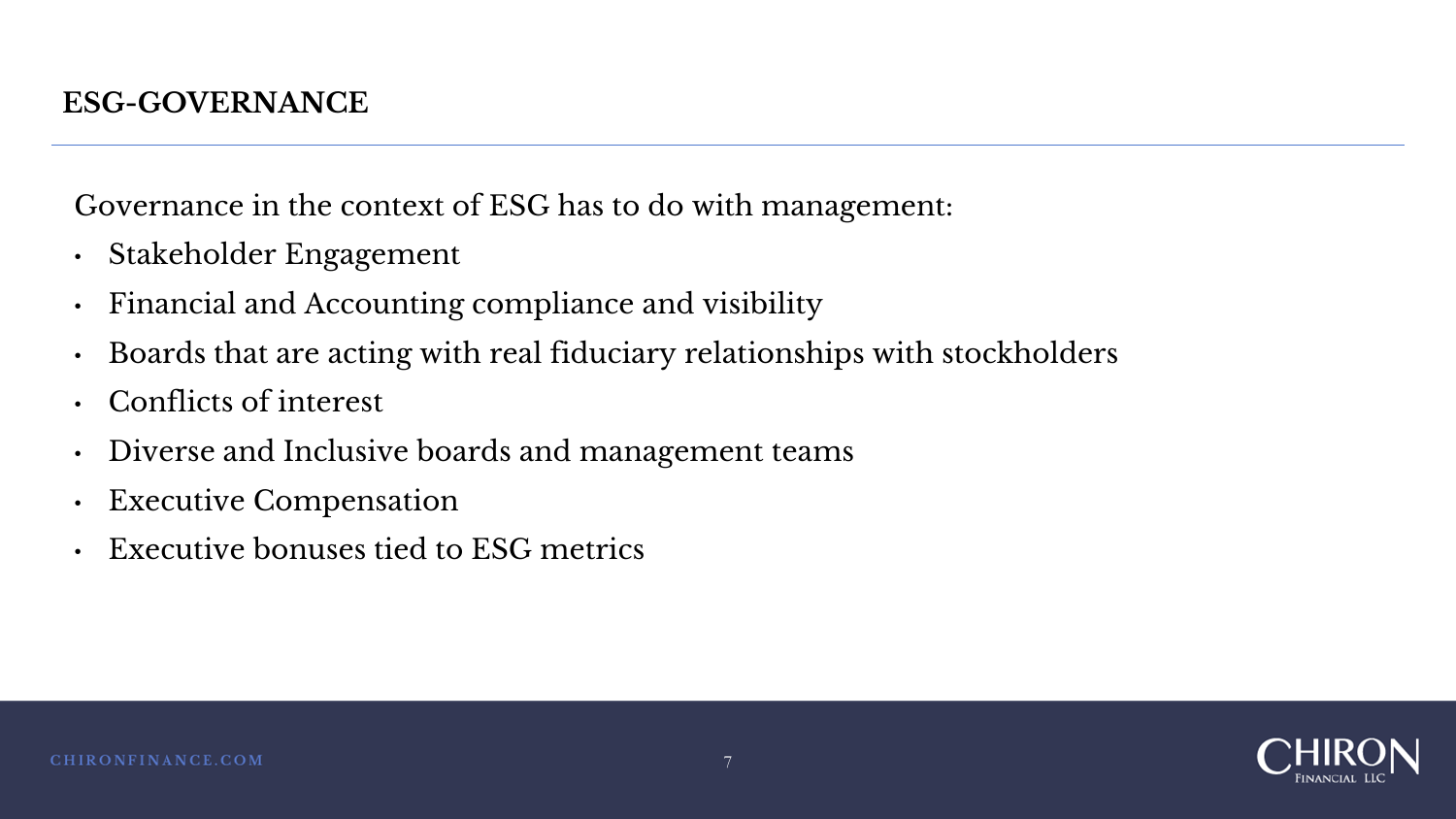#### **IS THE ENERGY TRANSITION SPECIFICALLY DEFINED?**

- The energy transition most often refers to a complete conversion of the global energy complex from fossil-based resources to zero-carbon resources by the second half of this century.
- In the US, it started to be part of public discourse during the 1970's oil shocks.
- The impetus to reduce energy-related  $CO<sub>2</sub>$  emissions is directly tied to climate change, specifically volatility and warming.
- Decarbonization of the energy complex, expansion of renewable energy, and vast acceleration of energy efficiency programs worldwide are generally expected to hit 90% of the "required" carbon reductions.

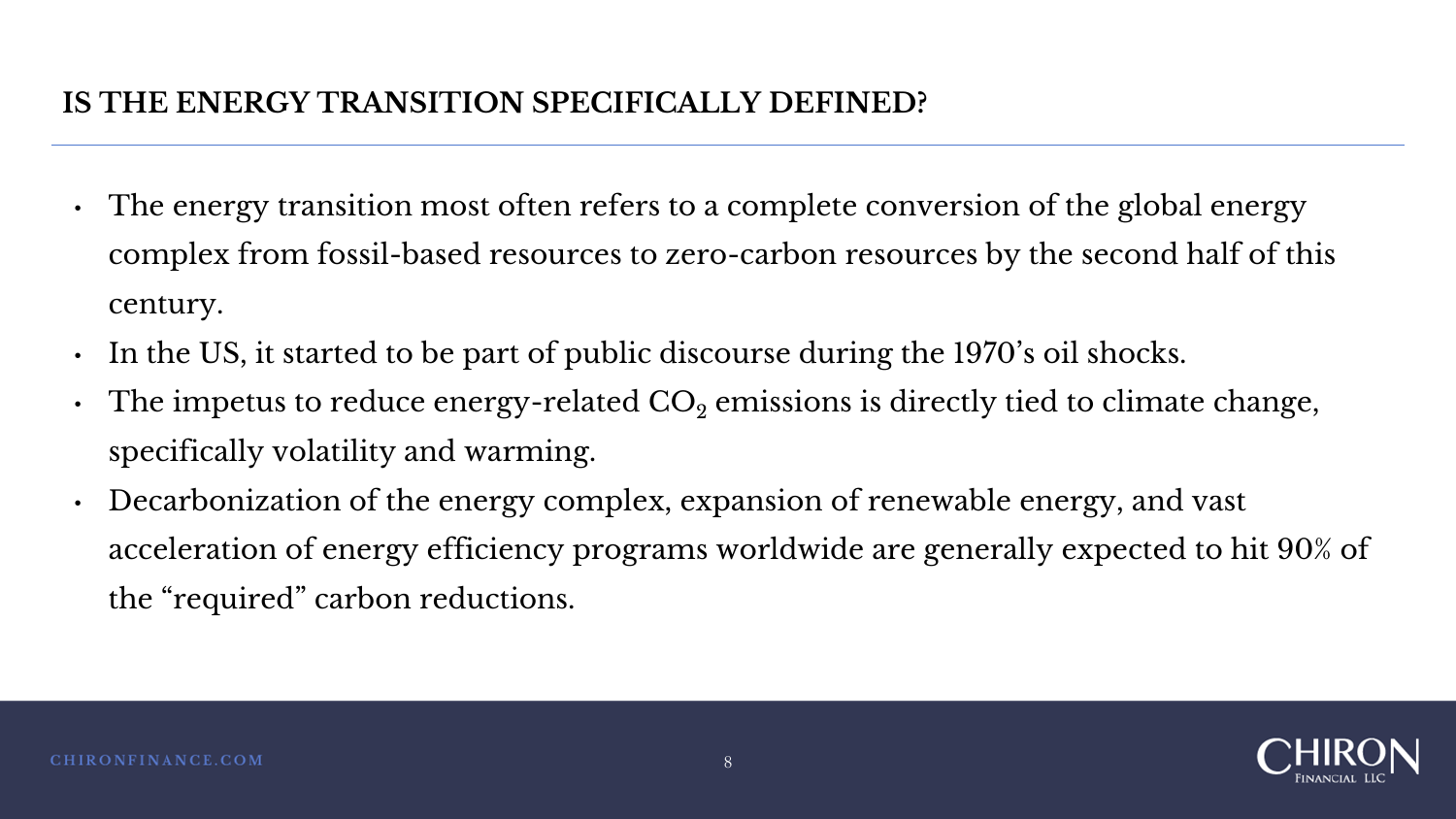#### **THE ENERGY TRANSITION-SUPER SHORT HISTORY**

- The Greenhouse Effect
- Greenhouse Gases
- The Keeling Curve
- 1970s: The Earth is Cooling
- 1980's: Nope, It's Getting Warmer
- 1989: Intergovernmental Panel on Climate Change
- 1997: Kyoto Protocol
- 2015: Paris Climate Agreement

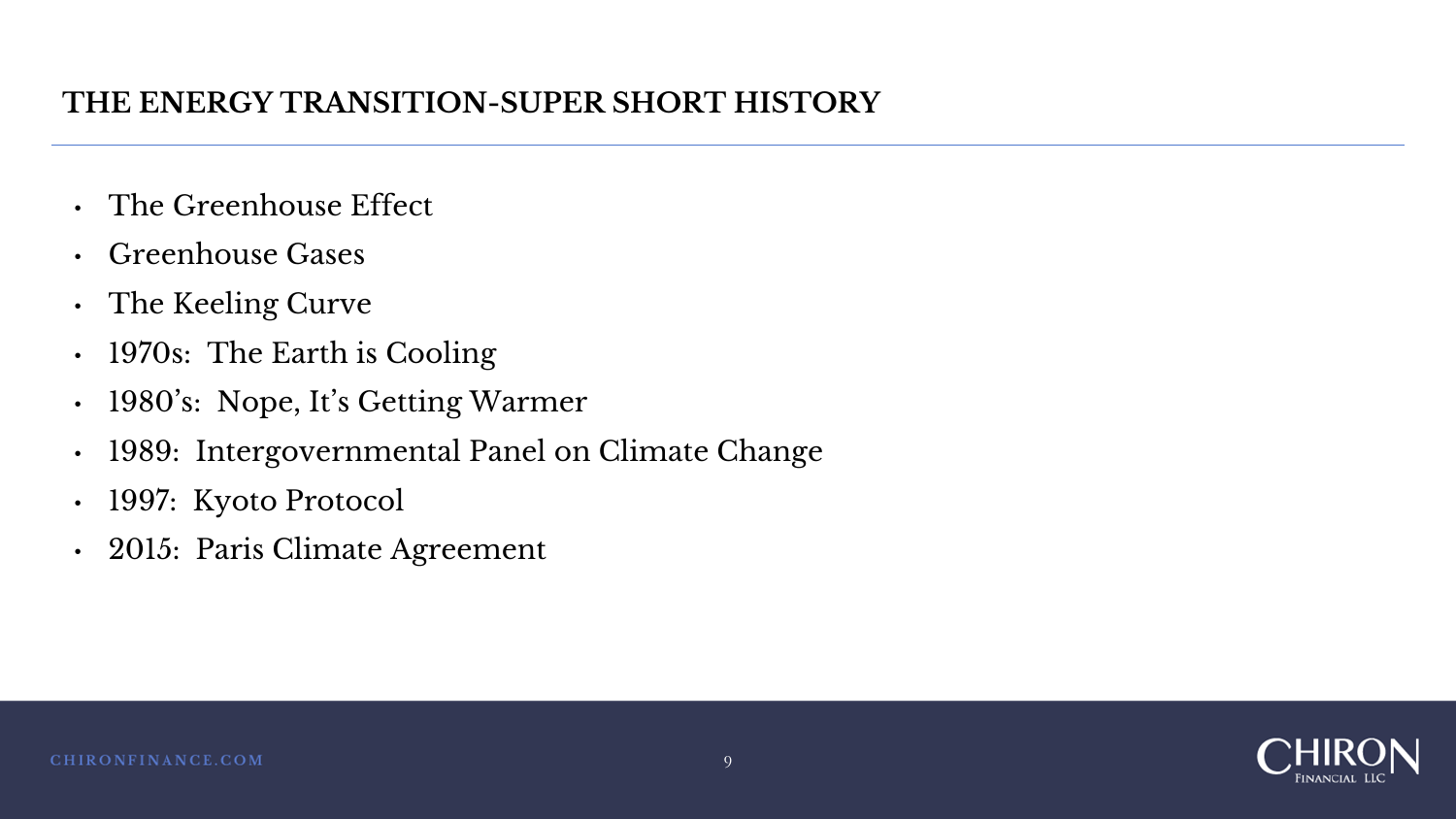### **CARBON IS A BUILDING BLOCK OF LIFE AND ITS KILLING US**

- It's the carbon, stupid
- $\bm{\cdot}$  4<sup>th</sup> most abundant element in universe
- It can form lots of organic compounds and polymers and is a key component of life
- There is a reason why you have to get through organic chemistry to get into medical school
- We are 18% carbon
- If carbon is found on Mars headlines will say life found on Mars
- But  $CH_4$  and  $CO_2$  are GHGs that cause warming
- **What does zero carbon really mean?**

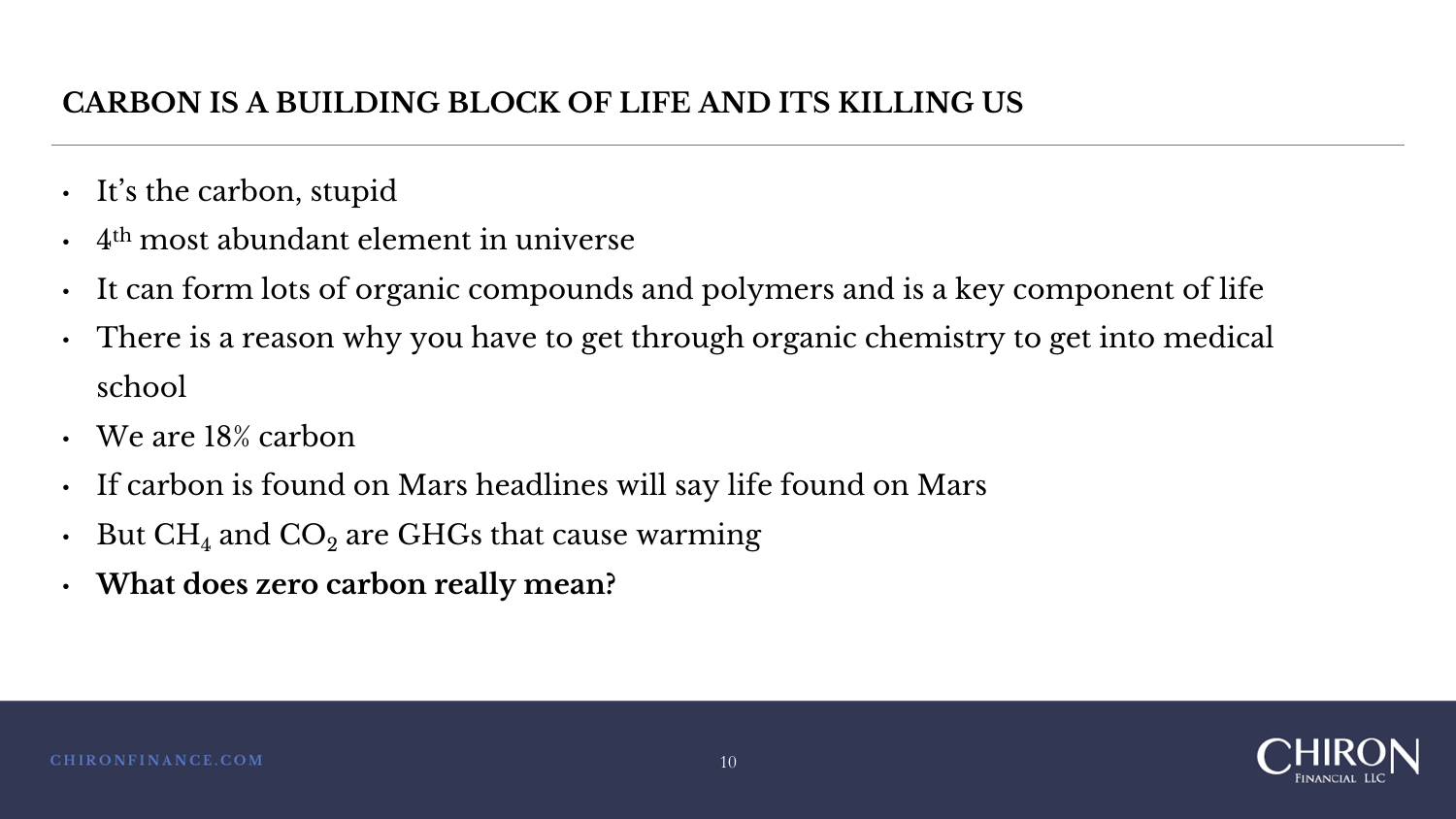#### **The movement to clean and renewable energy**

- Eliminate carbon-based energy and fossil fuels
- Renewable energy includes wind, solar, geothermal, hydro
- Nuclear is not renewable but can be seen as clean
- Gas is not renewable and it is a fossil fuel, but can be clean and is the fulcrum molecule
- Oil and Gas get lumped together, this is changing
- What is the actual pathway?

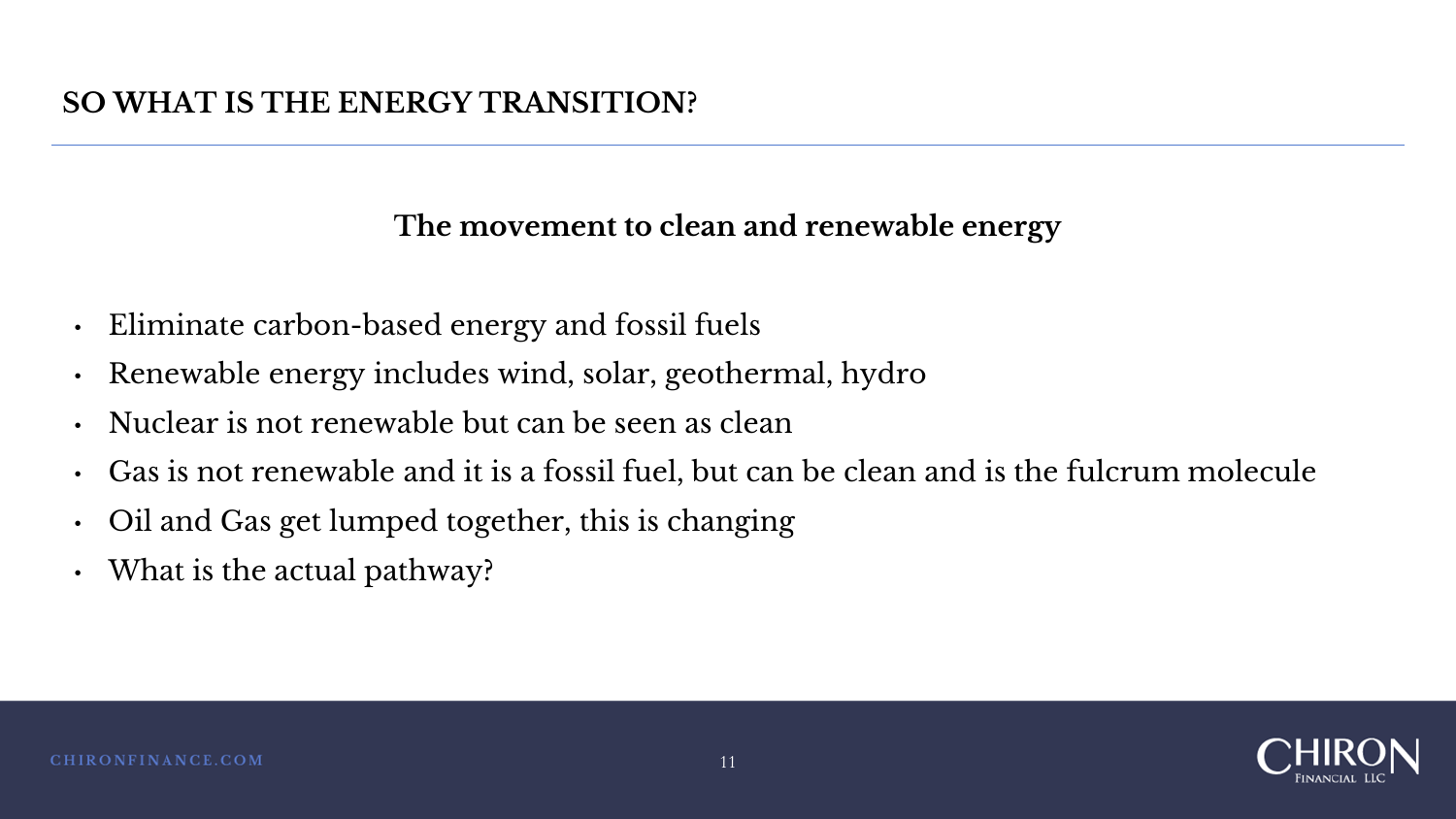#### **CURRENT TRENDS**

#### **What's hot now (pun intended)**

- EVs
- Carbon Capture and Storage
- Battery Storage
- Hydrogen
- Geothermal
- Biofuels

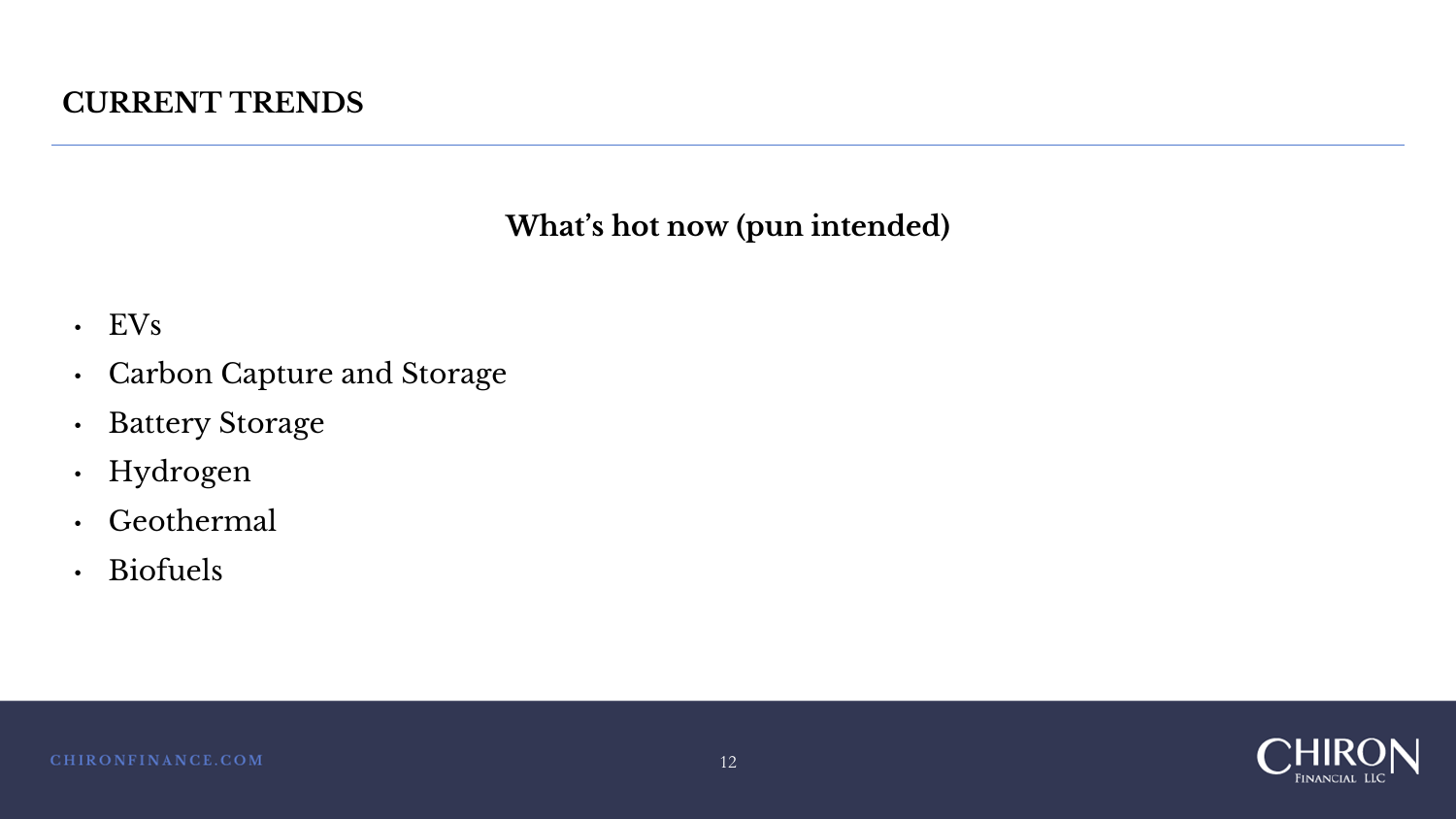## 3. WHERE WE ARE NOW

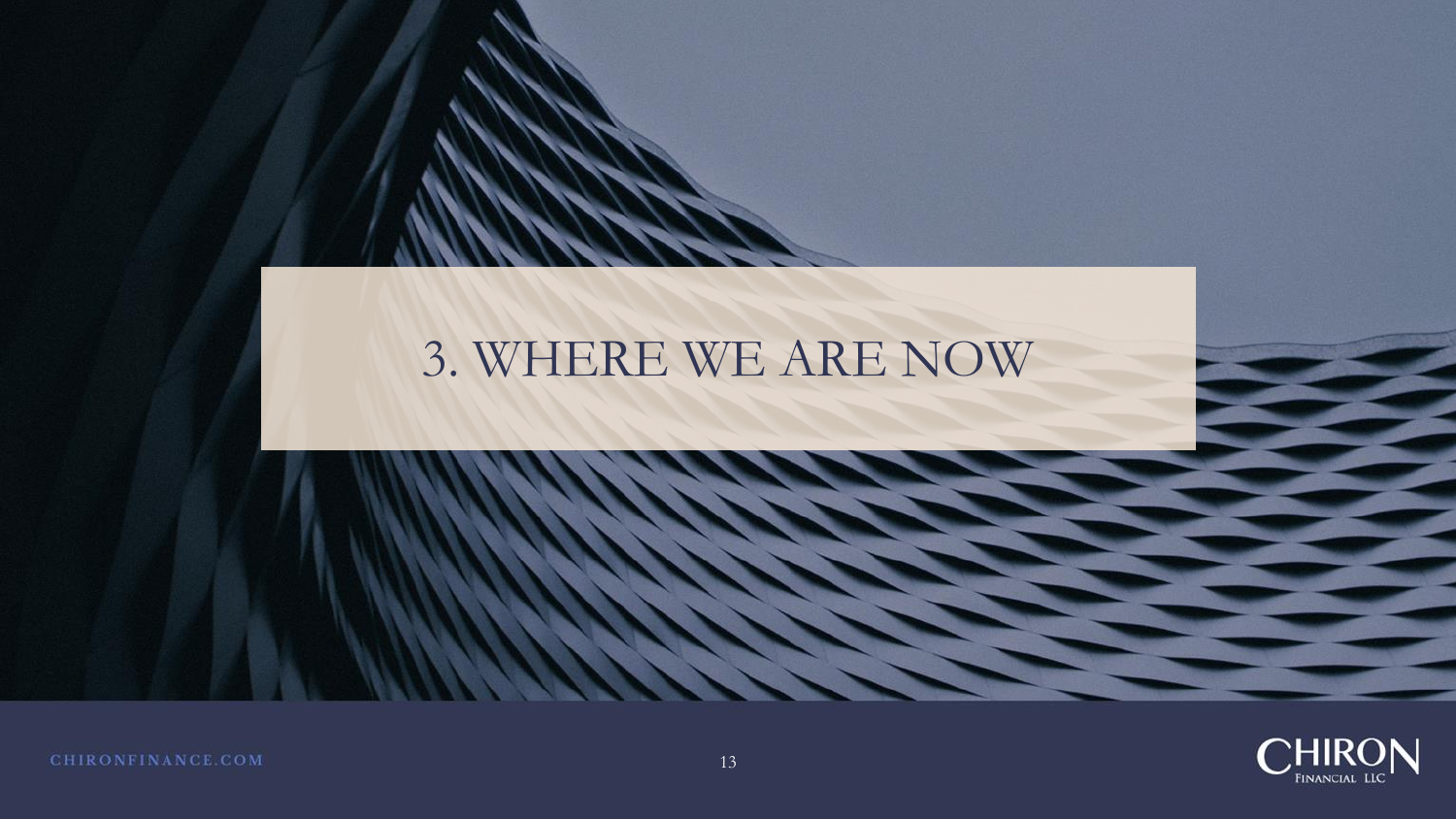#### **THERE ARE VARIOUS ESG FRAMEWORKS**

- CDP-Carbon Disclosure Project
- CDSB-Climate Disclosure Standards Board
- GRI-Global Reporting Initiative
- IIRC-International Integrated Reporting Council
- ISSB-International Sustainability Standards Board
- SASB-Sustainability Accounting Standards Board
- IIRC and SASB have merged to form the Value Reporting Foundation

### **Valuation Impact: Emphasizing reporting and financial statements naturally feeds valuations.**

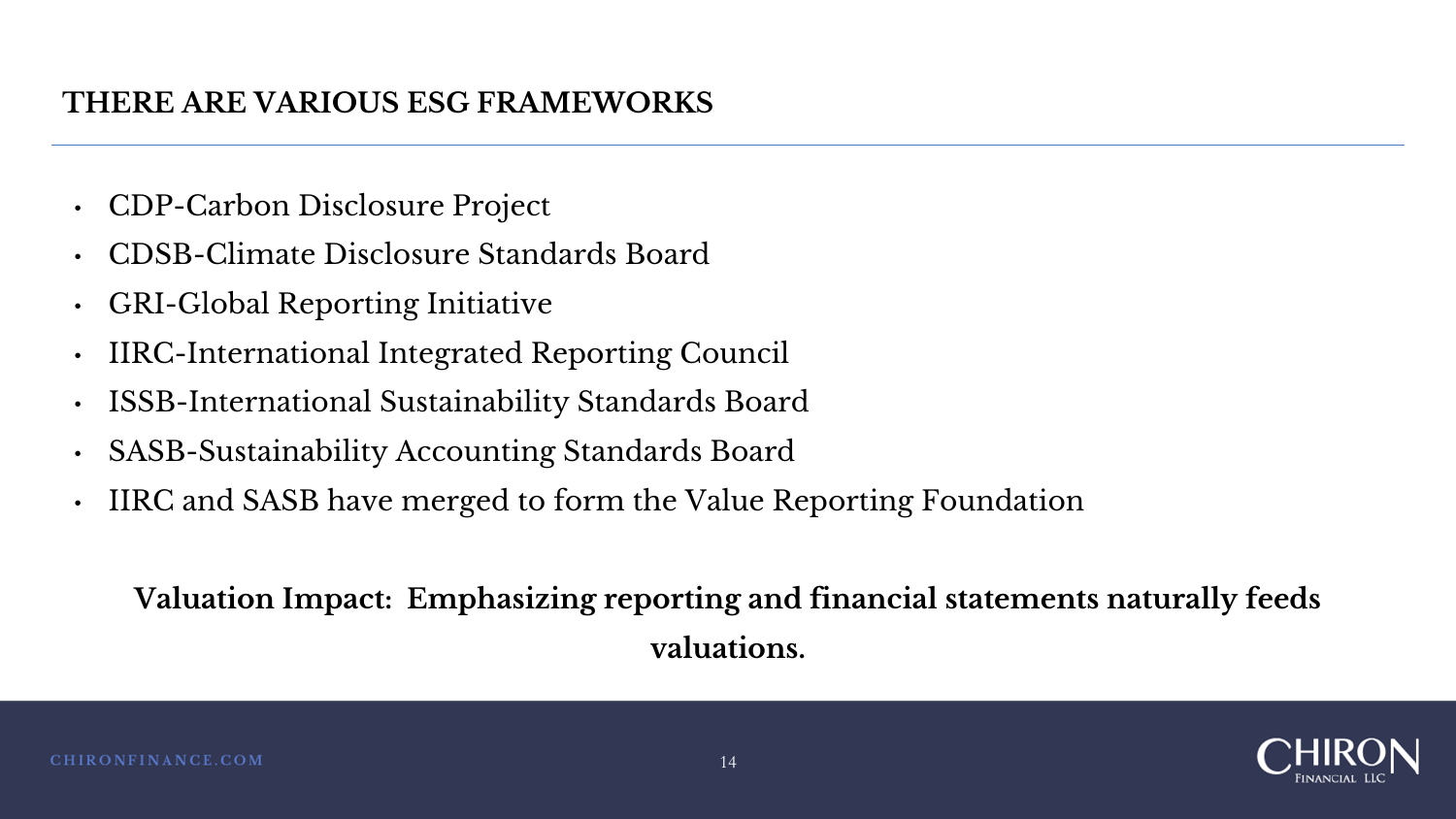- According to Morningstar Direct, global ESG fund assets increased to \$2.74 trillion in December 2021, up from \$1.65 trillion at the end of 2020 and \$1.28 trillion at the end of 2019.
- According to Bloomberg, \$2.5 trillion on ESG focused debt will be issued this year, doubling the 2021 value.

**Valuation Impact: Large capital flows into ESG and/or Energy Transition funds increase valuations by bidding up asset prices.**

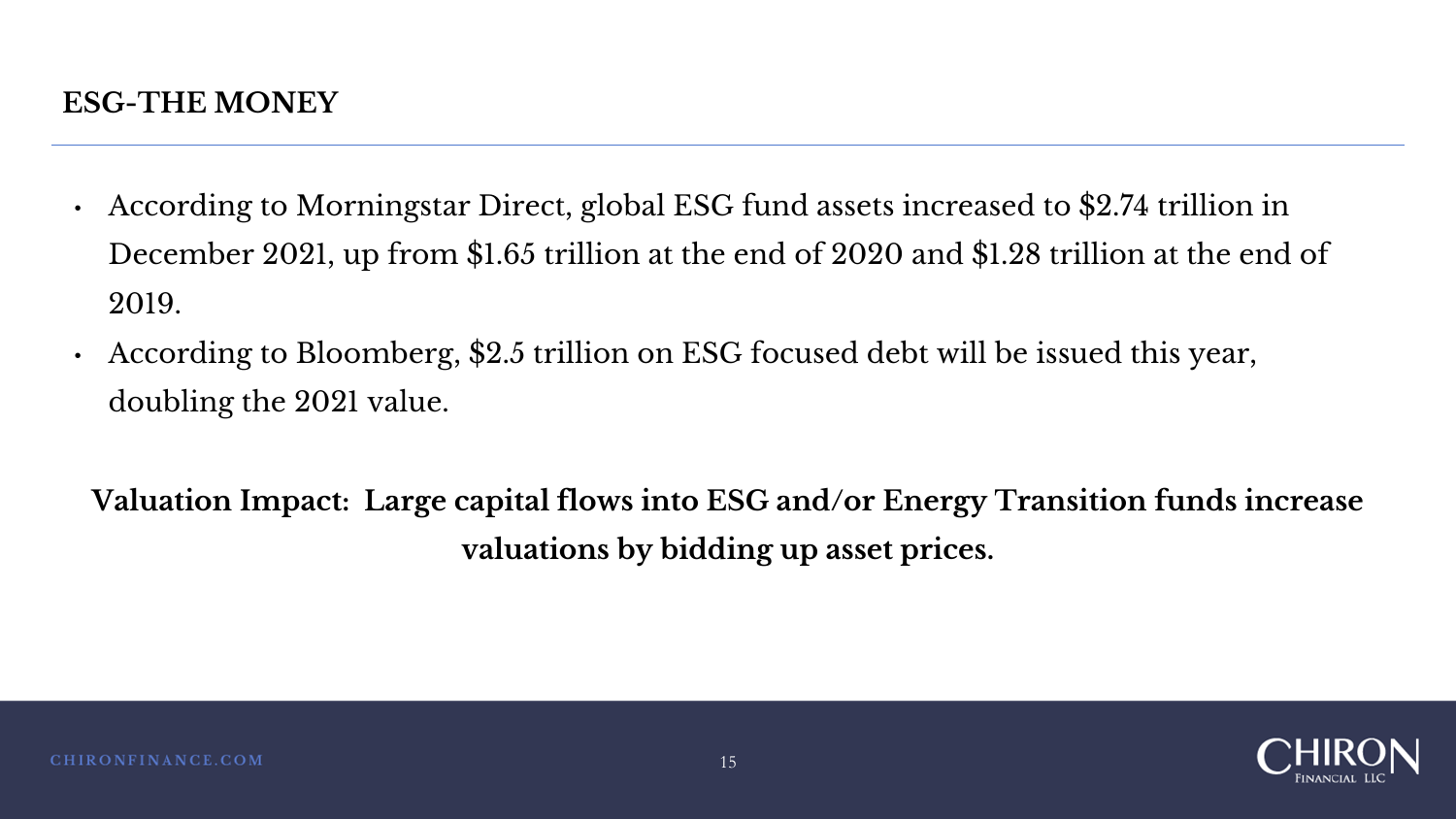- There are lots of them.
- Credibility is varied.
- What do they really mean?
- This is Spinal Tap, the amp goes to 11...
- It's not like S&P, Moody's, or Fitch yet.

**Valuation Impact: Despite these items valuations are being impacted by ESG scorecards.**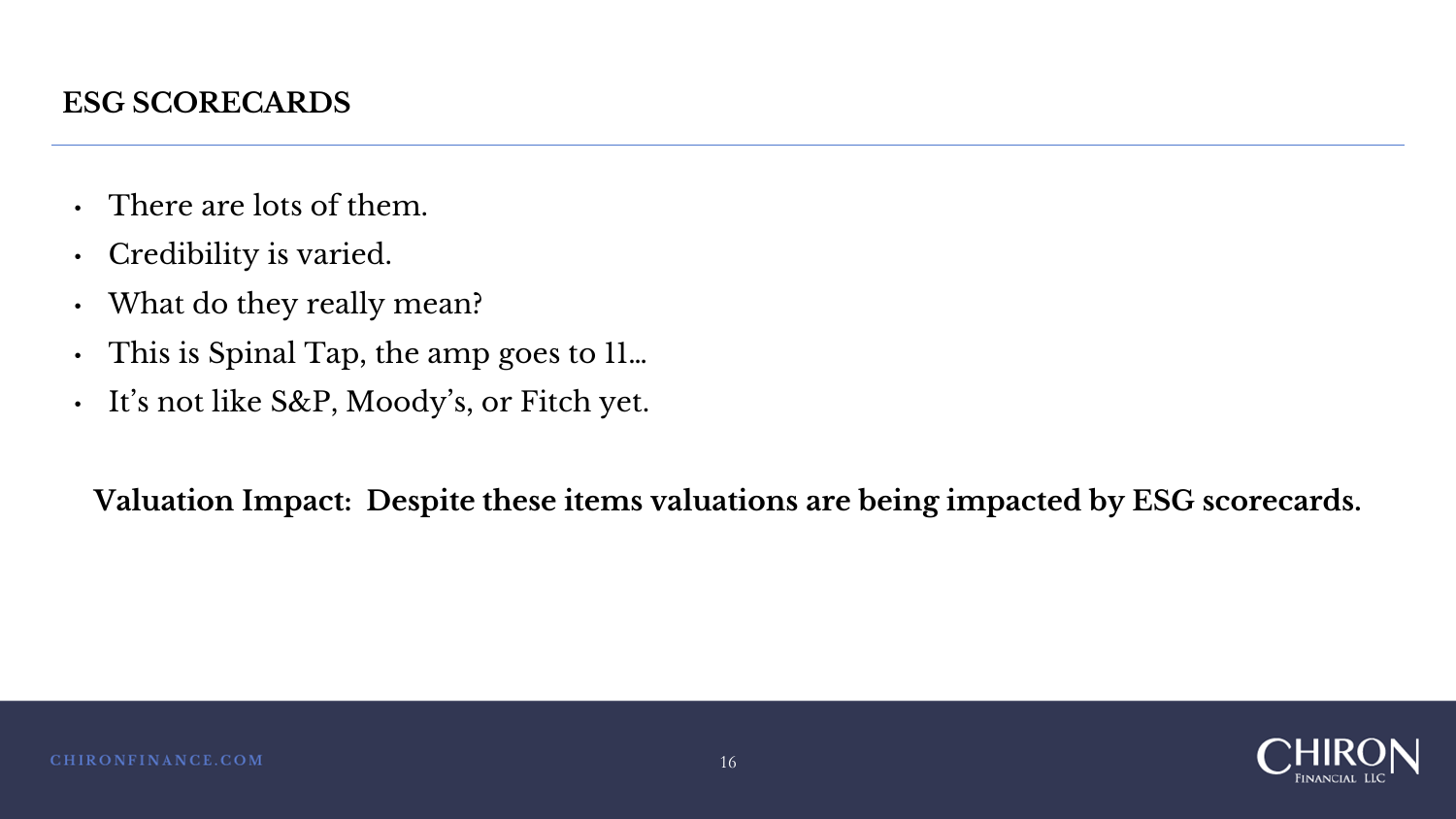#### **THE ENERGY TRANSITION**

- Renewables are growing, up to almost 25% here in US.
- But 300 coal plants are under construction globally.
- The developing world has not shown much interest in slowing down growth and standard of living improvements in favor of the Energy Transition.
- Geopolitics play a looming role, just look at impact of war in Europe.

**Valuation Impact: Natural Gas and LNG related valuations will increase, and solutions that reduce exposure to Russian energy will command higher valuations. Advances in energy technology will also rise in value.**

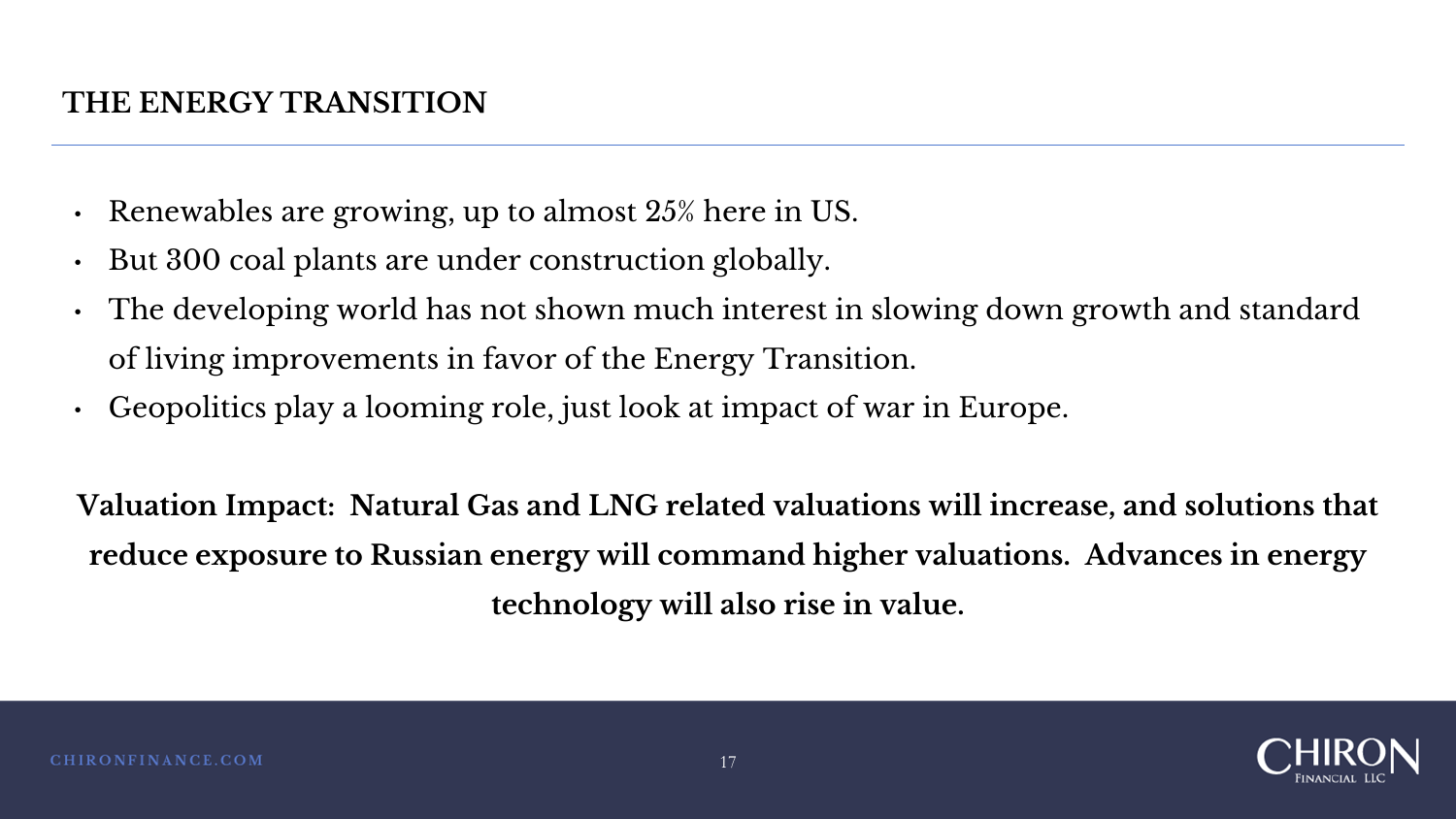#### **THE ENERGY TRANSITION-CLIMATE DISCLOSURES**

- The Financial Stability Board (FSB) created the task Force on Climate-Related Financial Disclosures (TCFD) to develop recommendations on the types of information that companies should disclose to support investors, lenders, and insurance underwriters in appropriately assessing and pricing a specific set of risks—risks related to climate change.
- Section F covers impact on financial statements, all three.
- Detailed modelling is critical to make this meaningful.
- Scope 1, 2, and 3….all covered.
- **Valuation Impact: Again, emphasis on actual financial statements with real numbers has a substantive valuation impact.**

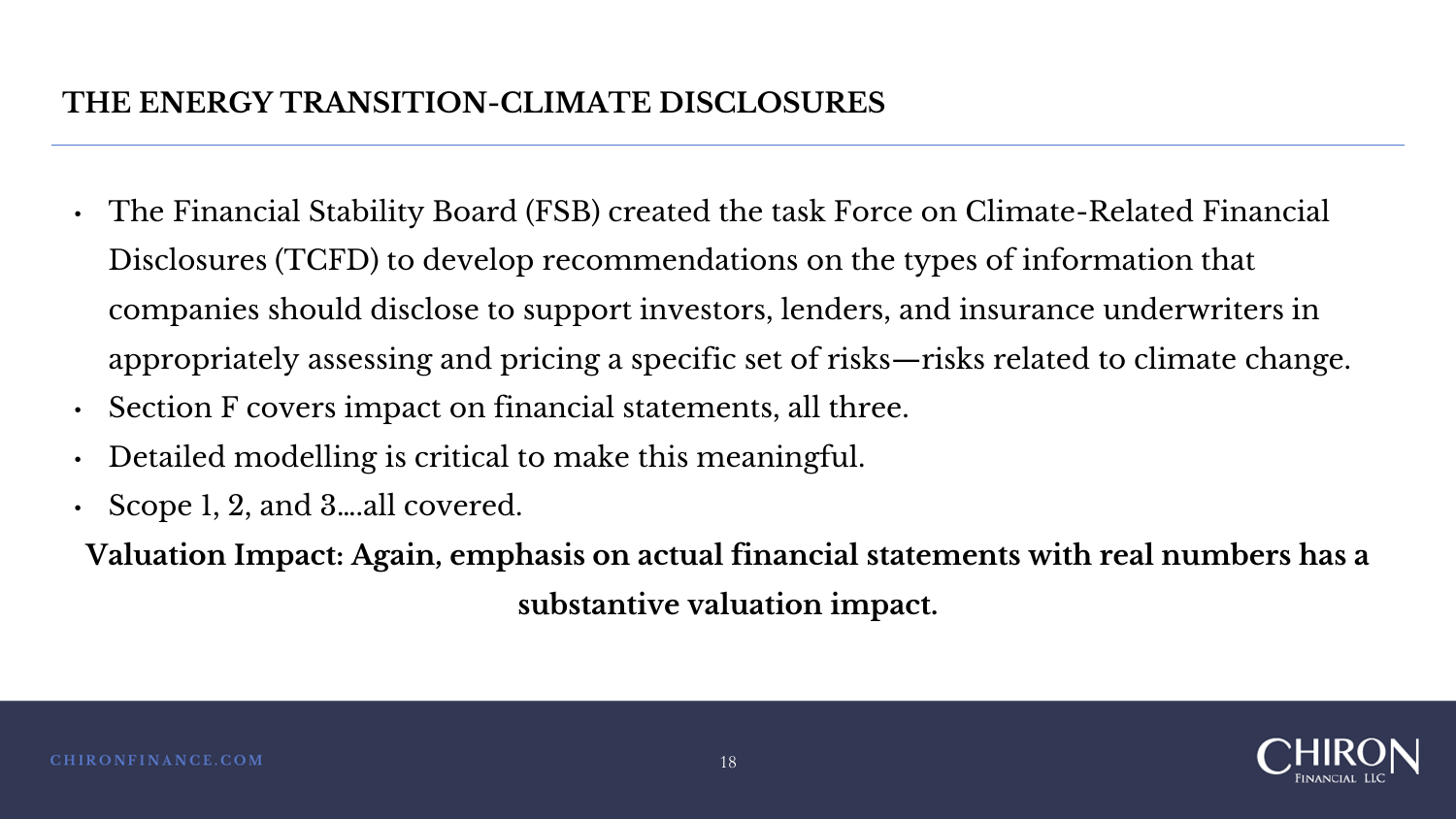#### **THE ENERGY TRANSITION-CLIMATE DISCLOSURES**

- The Securities and Exchange Commission just proposed rule changes that would require registrants to include certain climate-related disclosures in their registration statements and periodic reports.
- Will include information about climate-related risks that are reasonably likely to have a material impact on their business, results of operations, or financial condition, and certain climate-related financial statement metrics in a note to their audited financial statements.
- The required information about climate-related risks also would include disclosure of a registrant's greenhouse gas emissions, which have become a commonly used metric to assess a registrant's exposure to such risks.

**Valuation Impact: Quantification of risks and mitigation can cause valuations to rise vs. comps that are behind.**

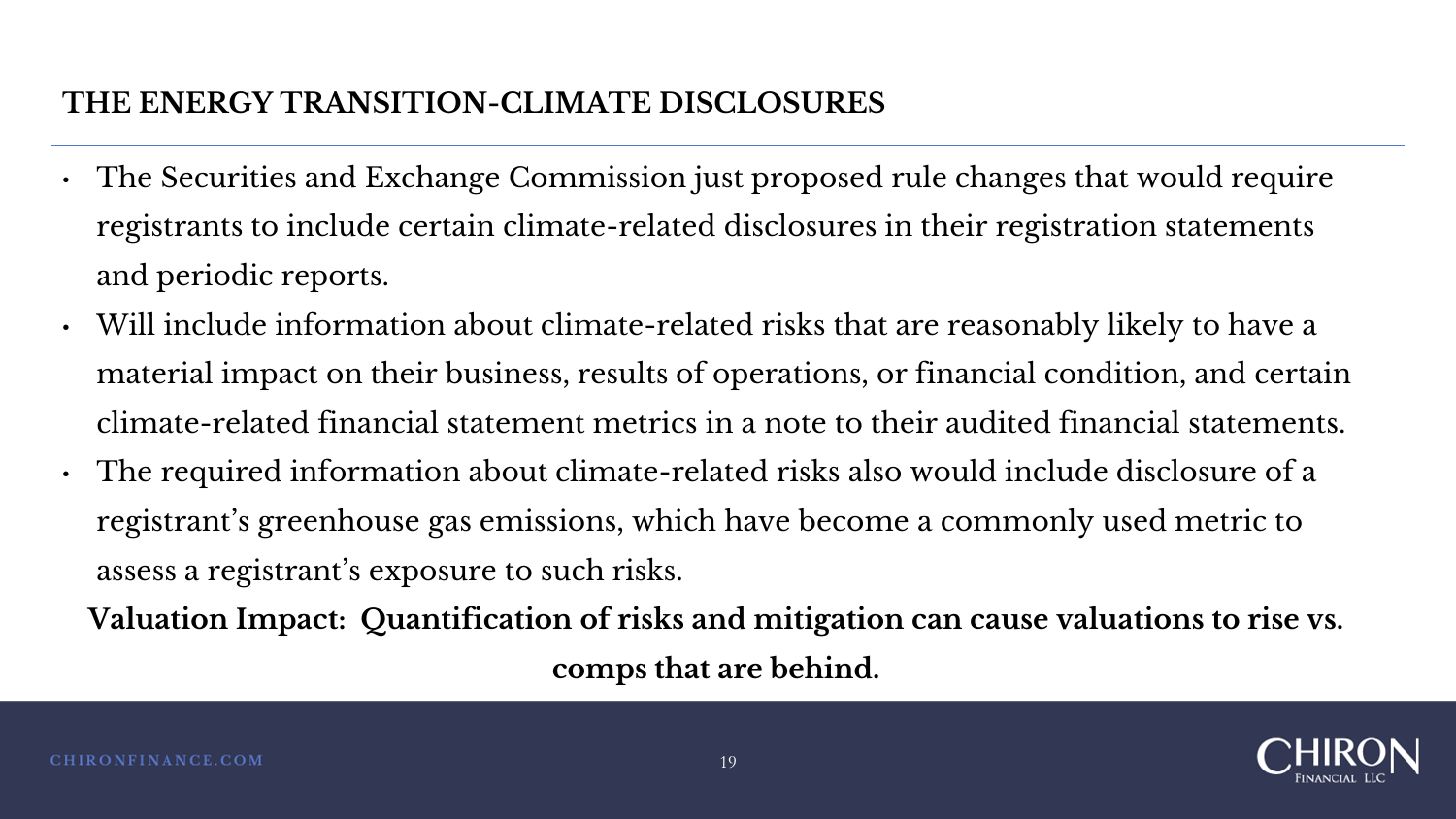Bifurcated

• The developed world accelerates the transition while the developing world uses the most available and cost-effective energy sources. **Most likely**

All-In

• A framework such a Paris is widely implemented without exemptions for developing countries. **Unlikely**

Fragmented

• A hodge-podge approach driven by geopolitics. **Possible Valuation Impact: Companies and assets that support the most likely scenario will appreciate in value.**

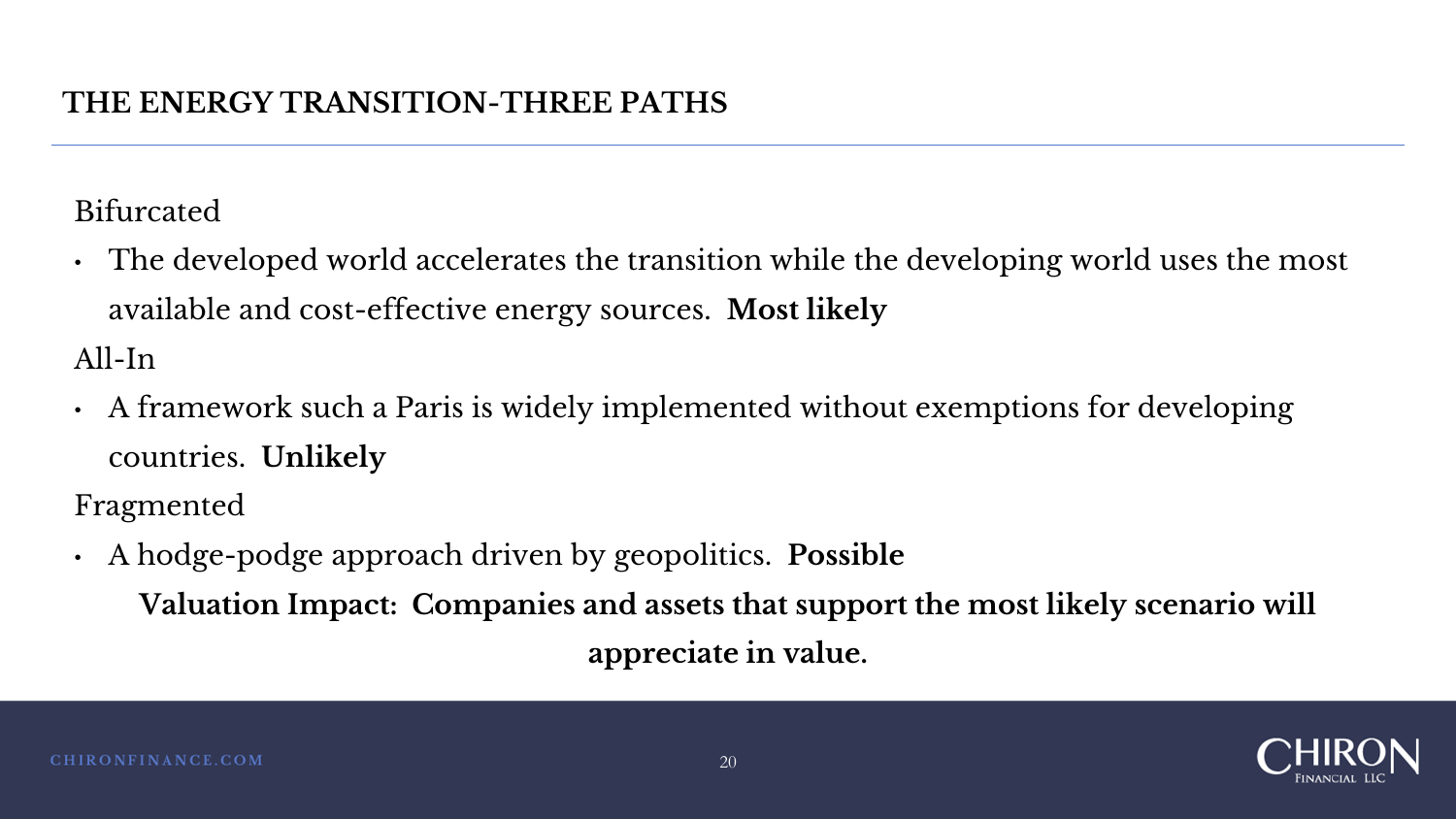# 4. VALUATION

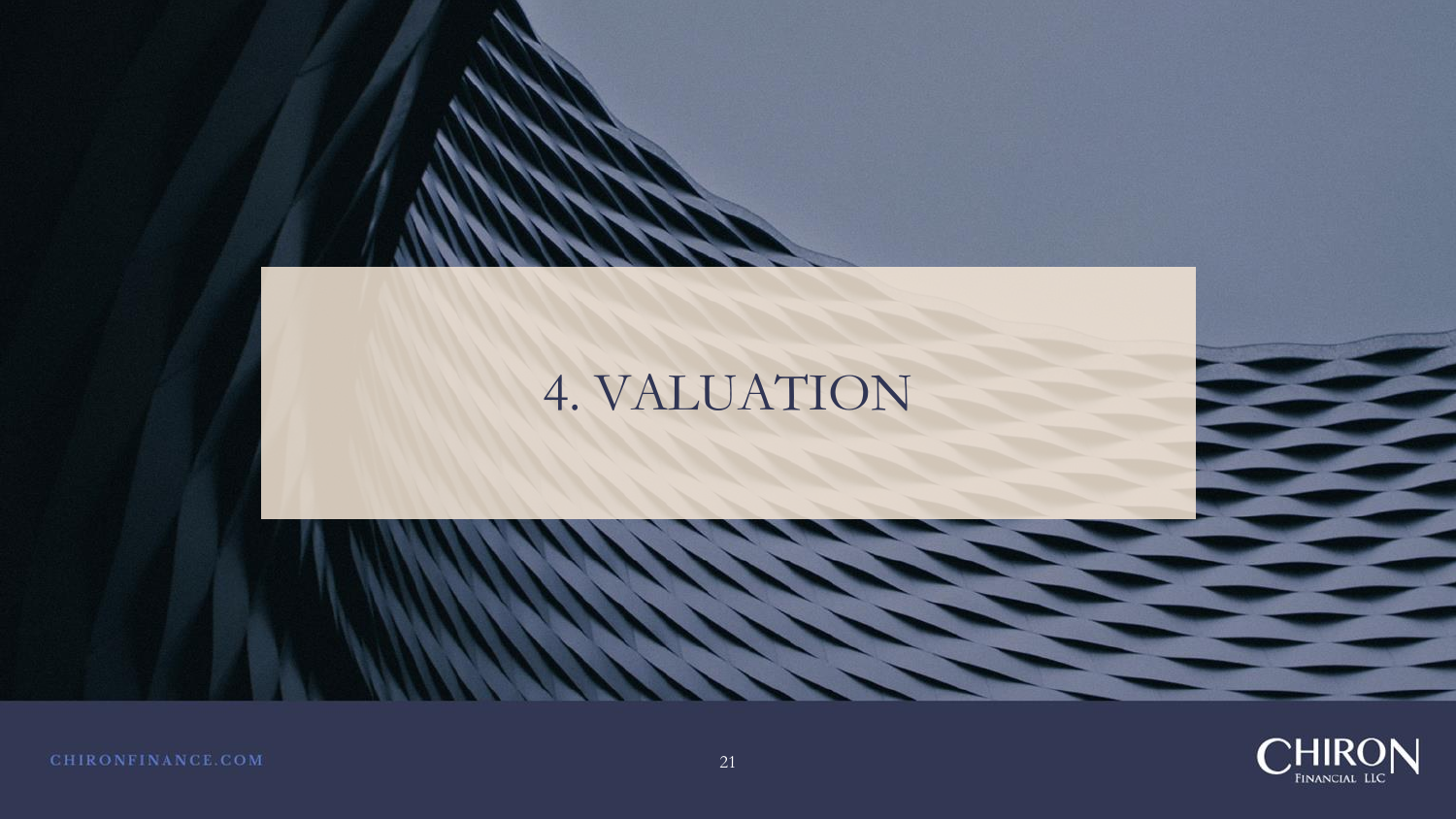- Today ESG is a dominant topic of discussion across the American business and investment community.
- It is driving some business decisions, impacting corporate structures and organizational charts, and is having a profound impact on investment decisions.
- The recent global pandemic and economic crisis have accelerated the drive by companies to establish ESG programs and report ESG metrics.
- Companies are seeking ways to attract investment capital and demonstrate rigorous ESG risk management in their organizations.

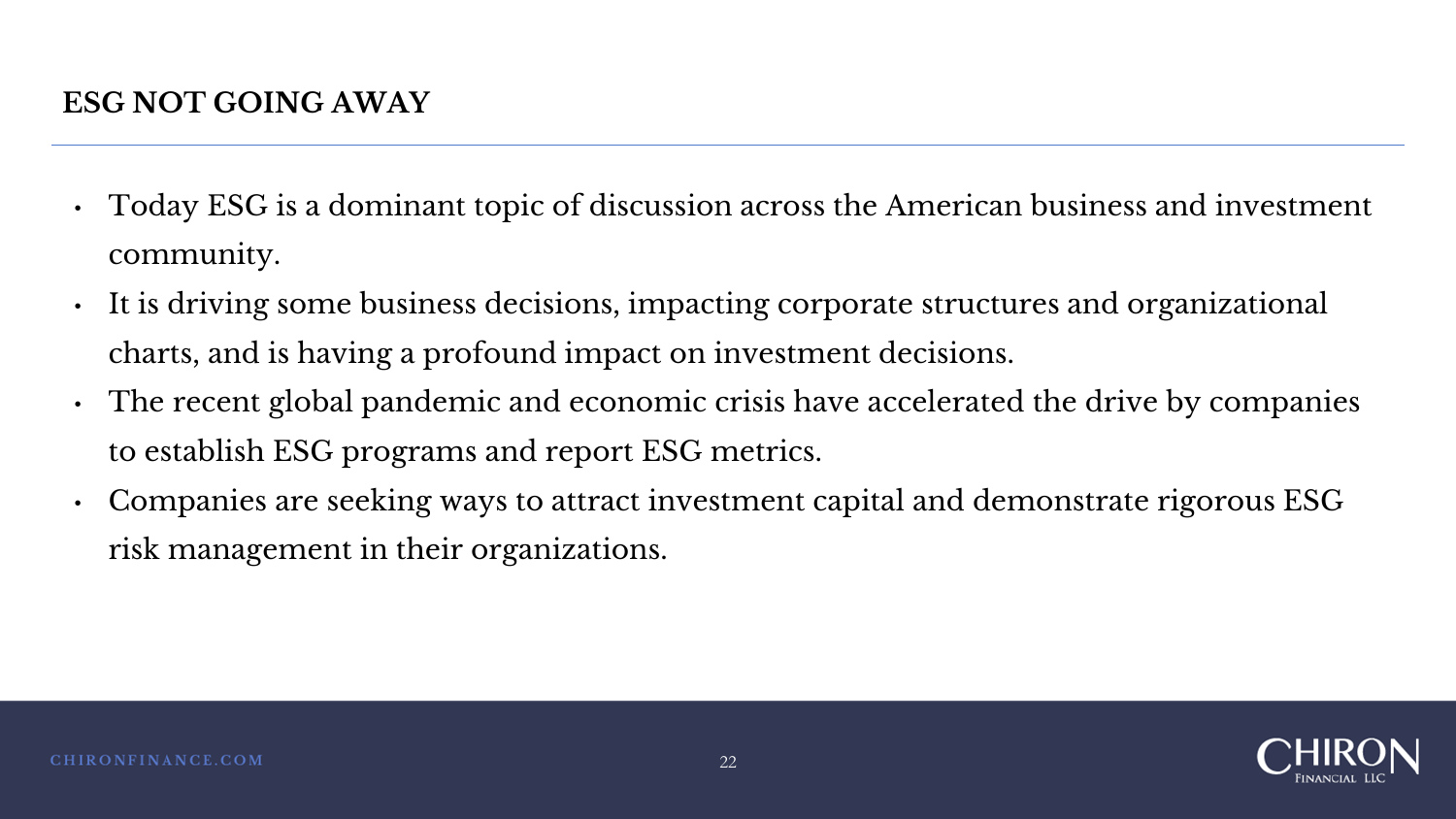### **VALUATION IS THE CRITICAL ELEMENT**

- What has remained elusive for businesses and investors is a way to quantify the actual and potential risks, losses, benefits, and rewards associated with ESG programs.
- The missing piece, the way to tie ESG to valuation, has been the problem facing corporate leaders and Boards, who, for good reason, tie every decision to value creation. They have a fiduciary duty to do so.
- How do you justify making substantial investments and fundamental changes to corporate structures and culture without empirical evidence that it will have a direct impact on shareholder value, total shareholder return, net present value, and individual rates of return?

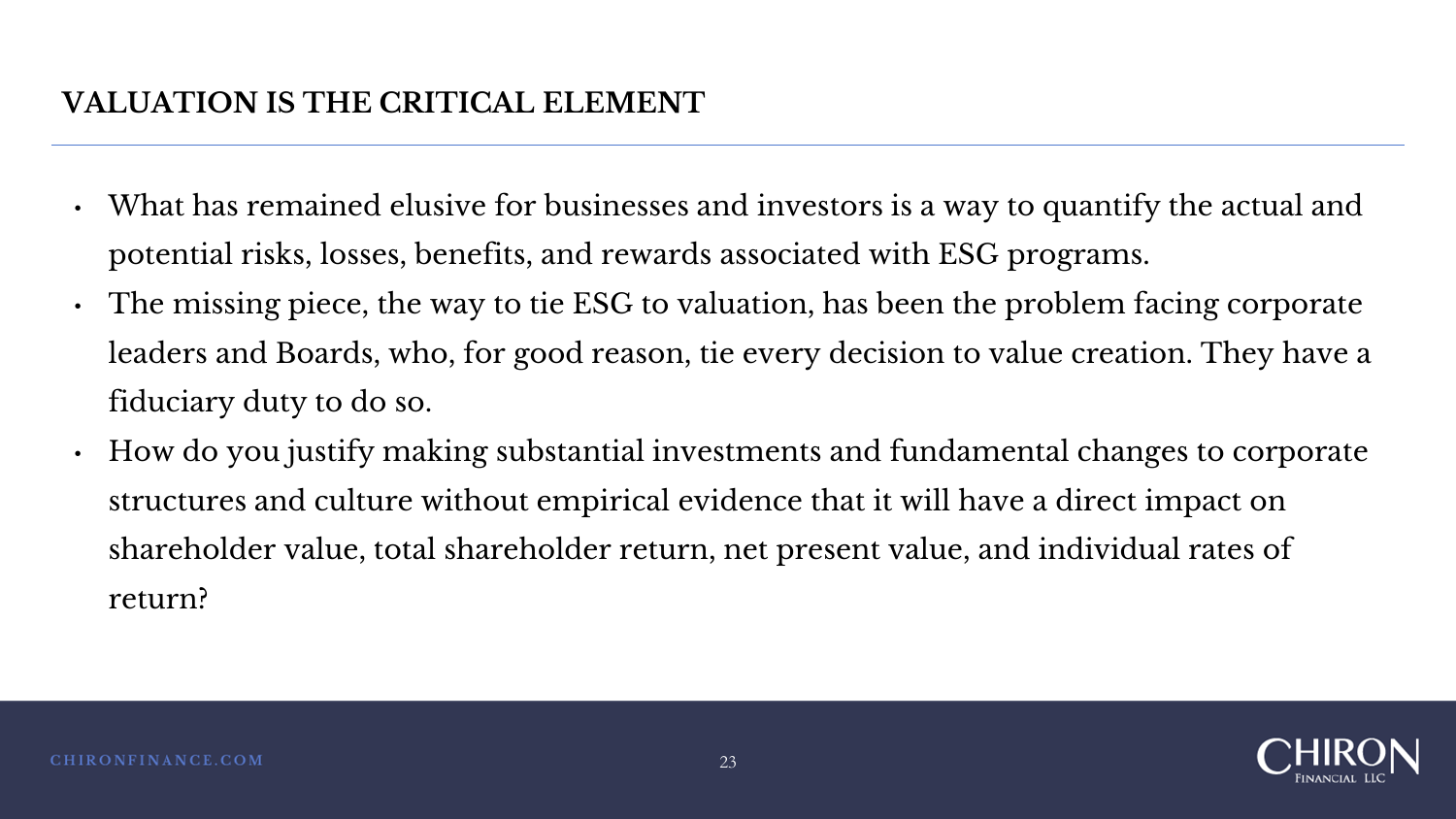- **Unlocking hidden value** is always worth it.
- **Do it now** before you are forced to do it by your Board, investors and ultimately the Congress and the SEC. ESG might be the new Sarbanes Oxley!
- **Gain a competitive advantage** over your peer group by being a first-mover.
- **Drive the narrative** actively, rather than passively.
- **Mitigate the risks** that poor ESG performance can have on your business.
- **Access capital** that will only engage if your ESG program is designed, measured, and valued.

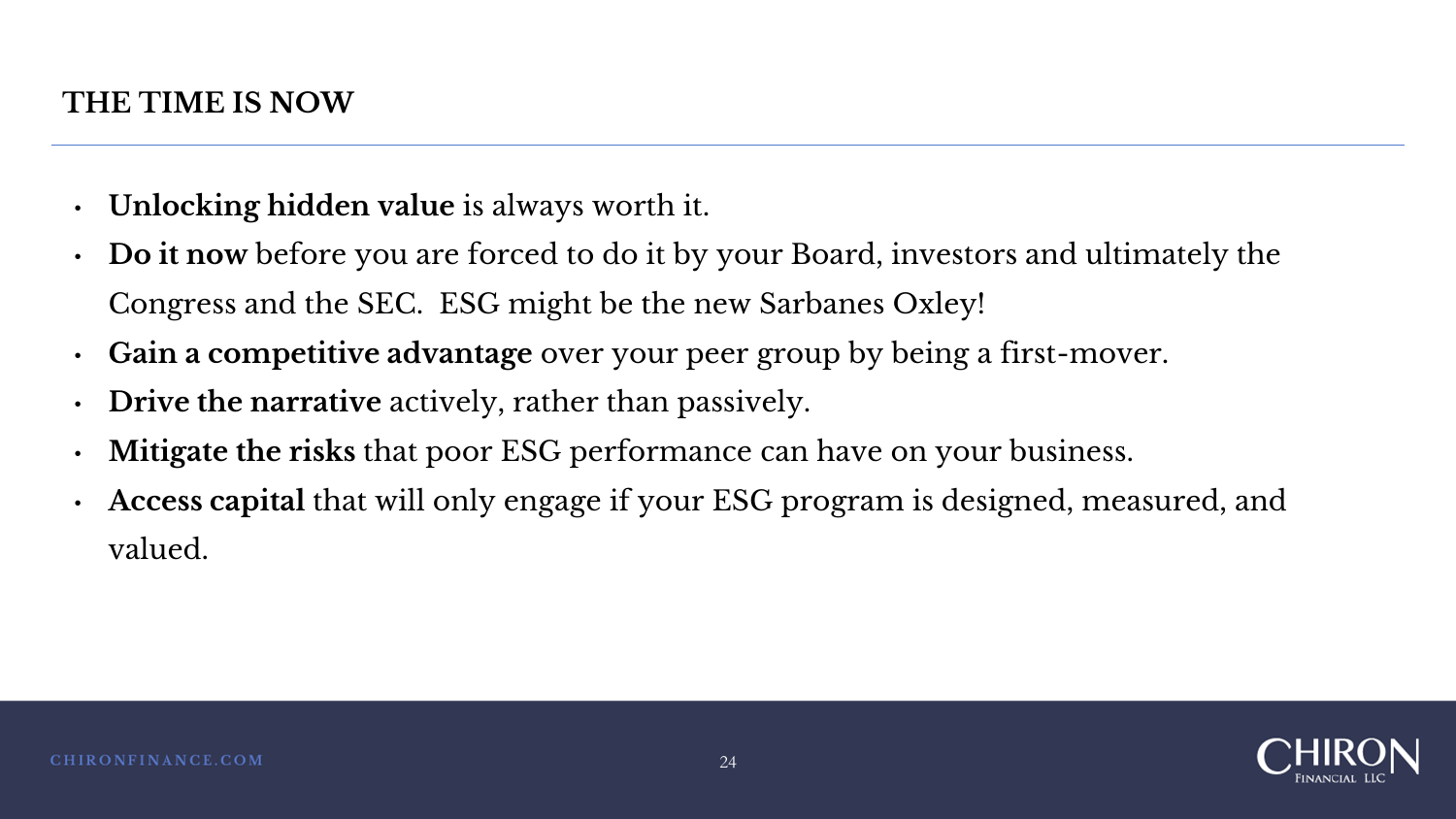### **IDENTIFY MATERIAL FINANCIAL FACTORS**

- Define the material ESG factors specifically relevant to the business and industry.
- For Energy companies the carbon value chain will be paramount.
- Run "comps" to assess your market position in terms of the defined material ESG factors vis-à-vis competitors.
- Identify and quantify as accurately as possible specific impact of your operations on the material ESG factors.
- Identify and quantify as accurately as possible the impact of external factors on the material ESG factors.

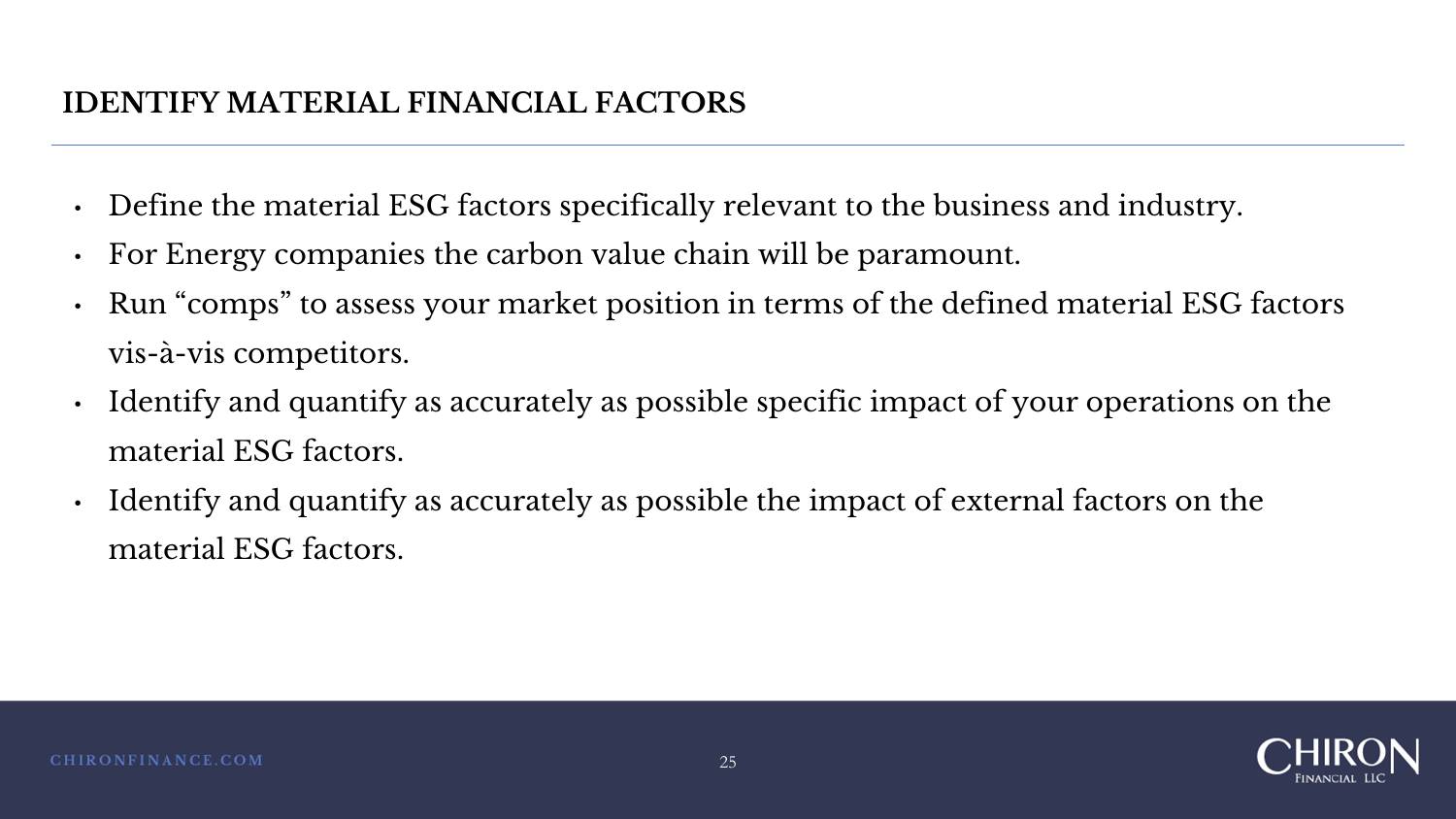### **BE CAREFUL TO ENSURE COMPARABILITY OF DATA**

#### Normalize the Data

- This will create more effective peer comparisons
- Must select appropriate measures for use in normalization
- Normalization helps to create visibility into performance over time

### Analyze the Data in Context of Industry Performance

- Work within a set of comps
- Articulate different data types and review the distribution of data
- Summarize the data and try to understand any data dispersion
- Make sure to address outliers and non-normal distributions

Add Company-specific Context to the Analysis

• Can help to enhance valuation over peers & competitors

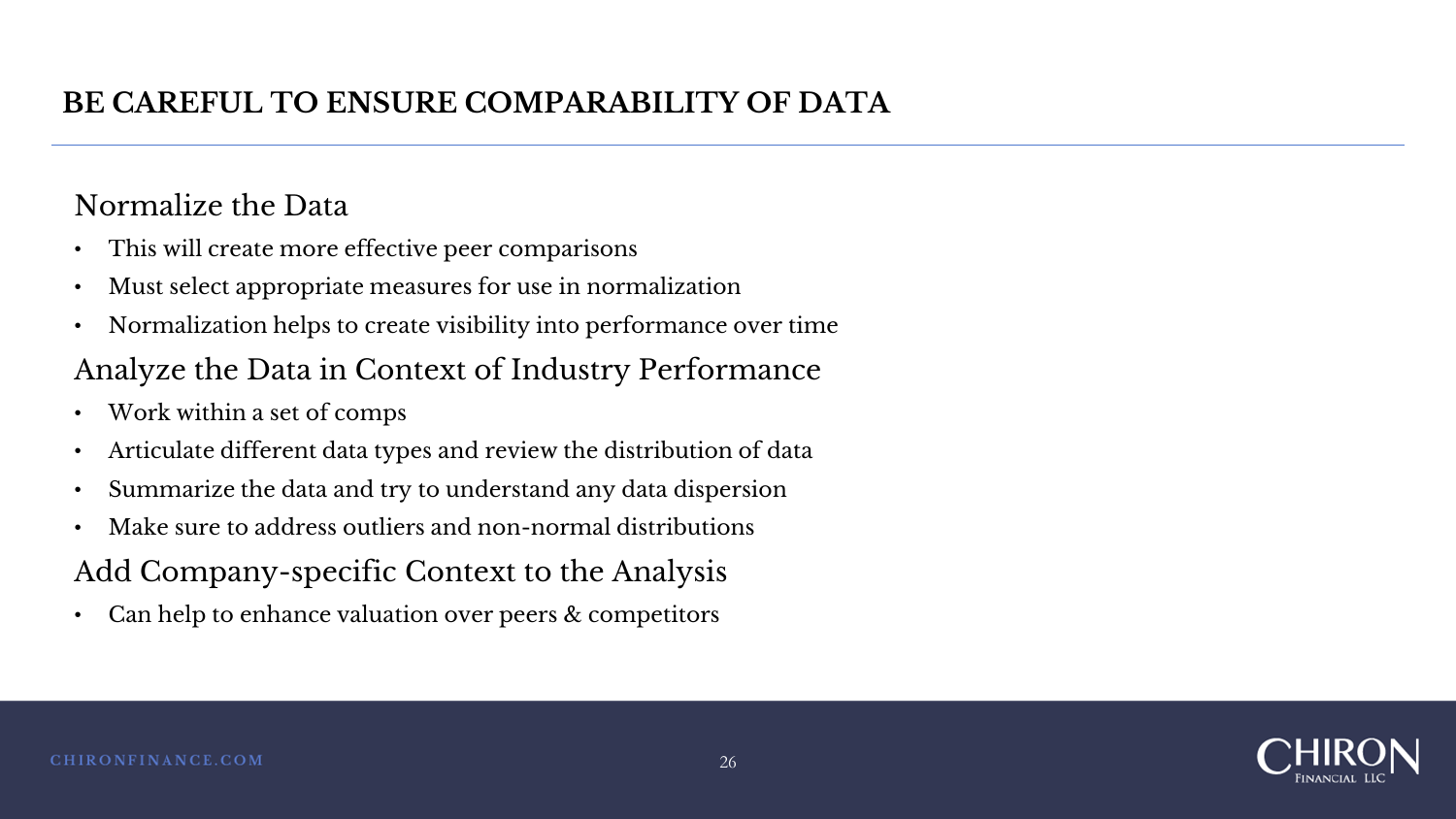#### **QUANTIFY THE LINKAGE OF ESG PERFORMANCE DIRECTLY TO VALUATION**

#### Identify and Quantify the Timing, Duration, and Intensity of ESG Impacts

- Summarize key characteristics of impacts
- Try to differentiate between one-time vs. recurring impacts
- Attempt to account for any correlation between impacts

#### Extend Material ESG Data into Valuation

- Isolate all interrelated impacts to avoid double-counting
- Segregate into buckets that make sense for the business
- Model Balance Sheet impact
- Model Income Statement impact
- Model Cash Flow impact
- Model Cost of Capital impact

#### Integrate structured ESG data and impacts directly into valuation models

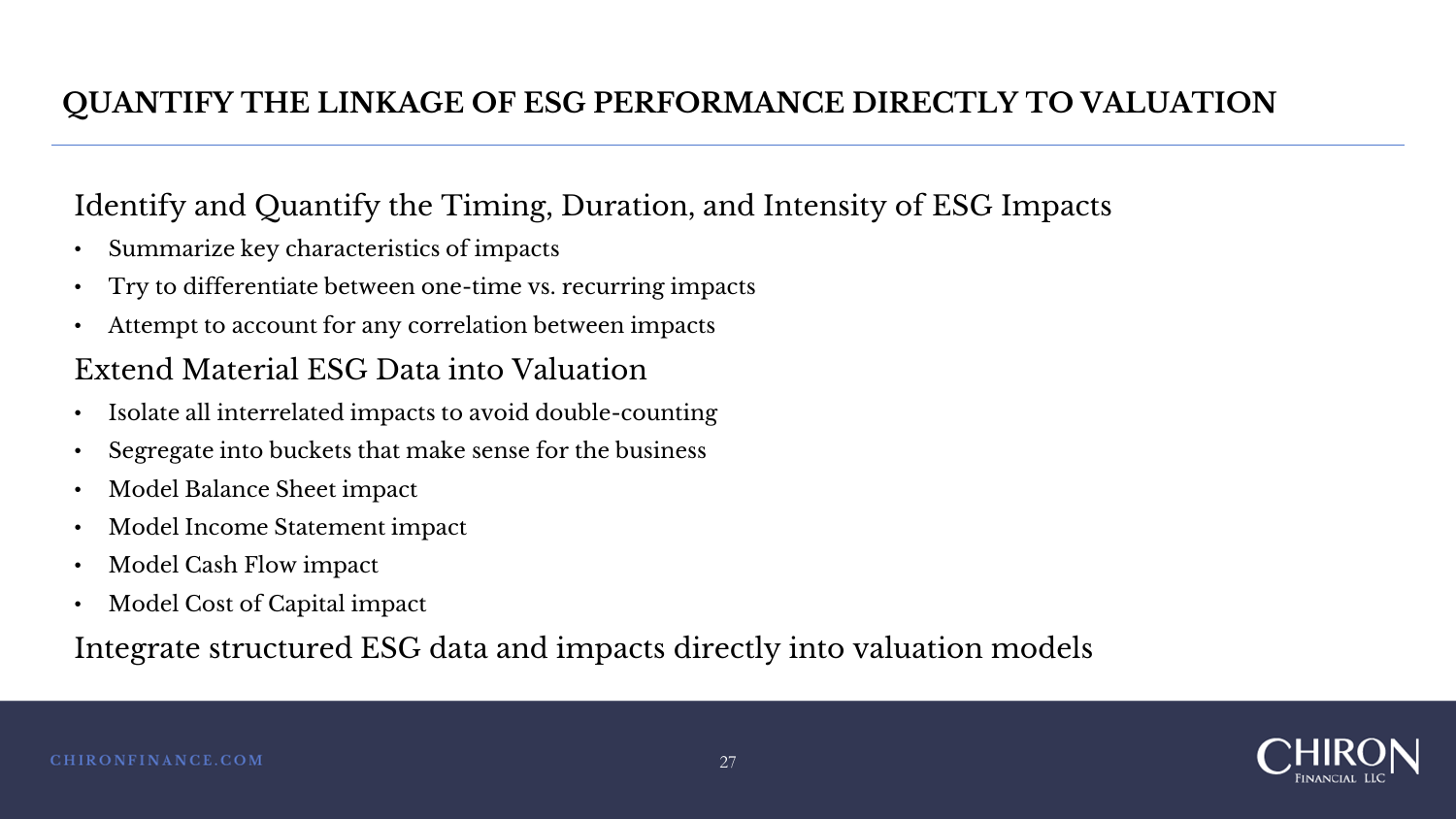Top-Down Market Approach

- Guideline Public Company Method
- Multivariate Regression Model of Returns
- Liquidity Impact
- Adjust WACC for ESG Assets & Program (Kd, Beta, Alpha)
- Fair Market Value

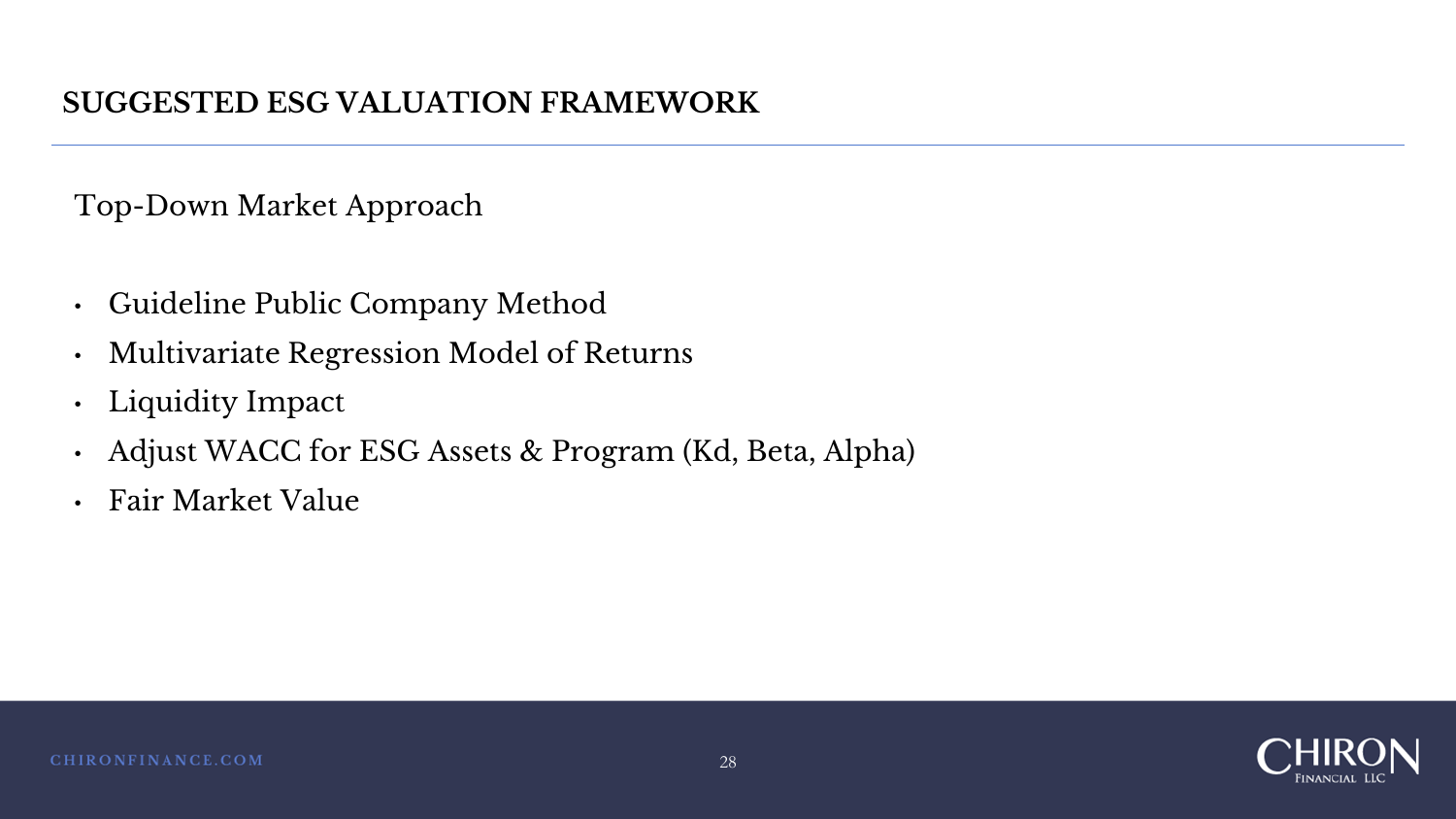Bottom-Up Income Approach

- Isolate ESG Assets & Program
- Multi-Period Excess Earnings Model
- Differential Income Model
- Brand Valuation Impact
- Other Techniques if Appropriate
- Fair Market Value

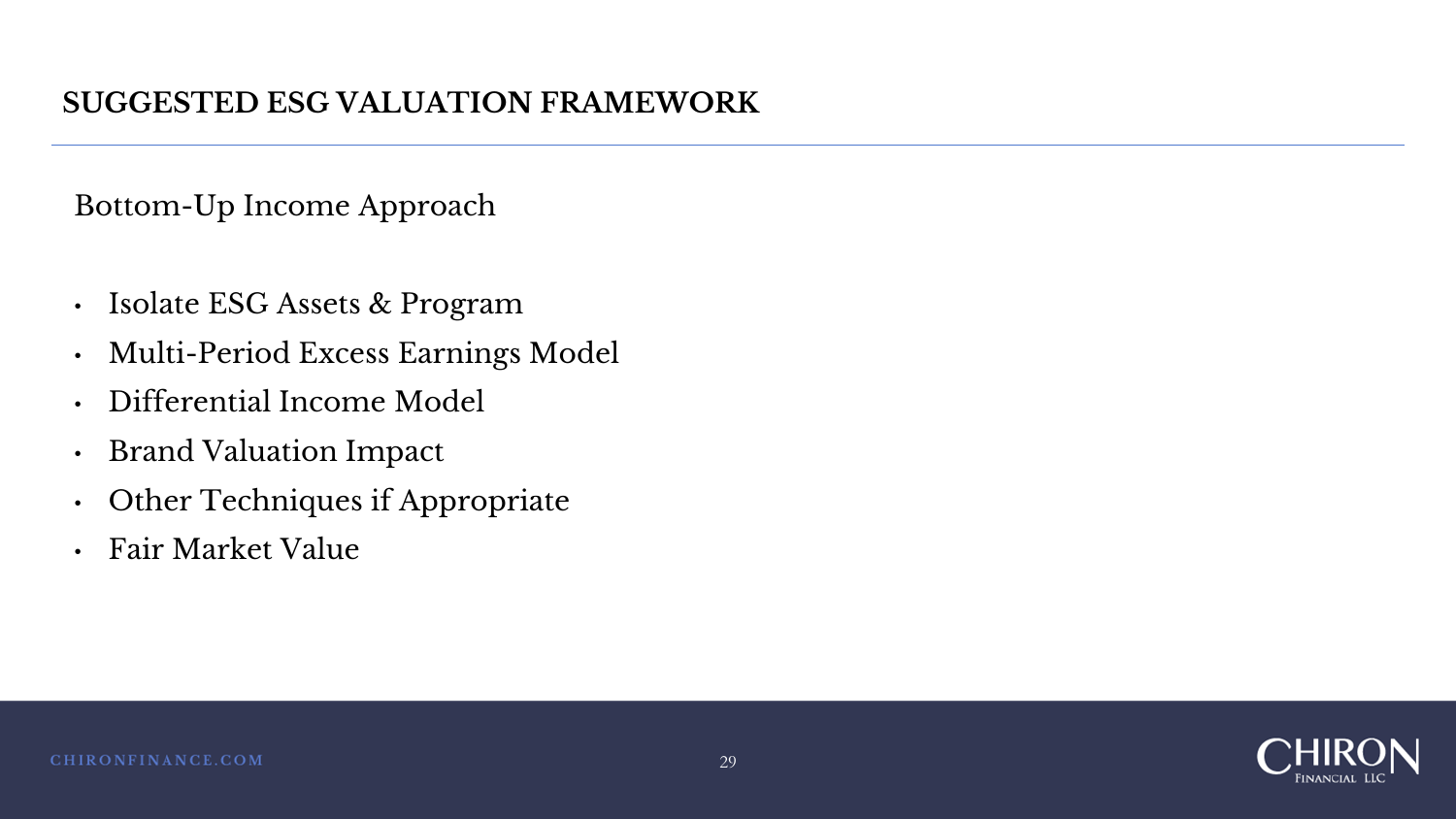Reconciliation of Methodologies

- Reconcile the results
- Look for biggest impact
- Provide range of ESG impact on Fair Value / Fair Market Value

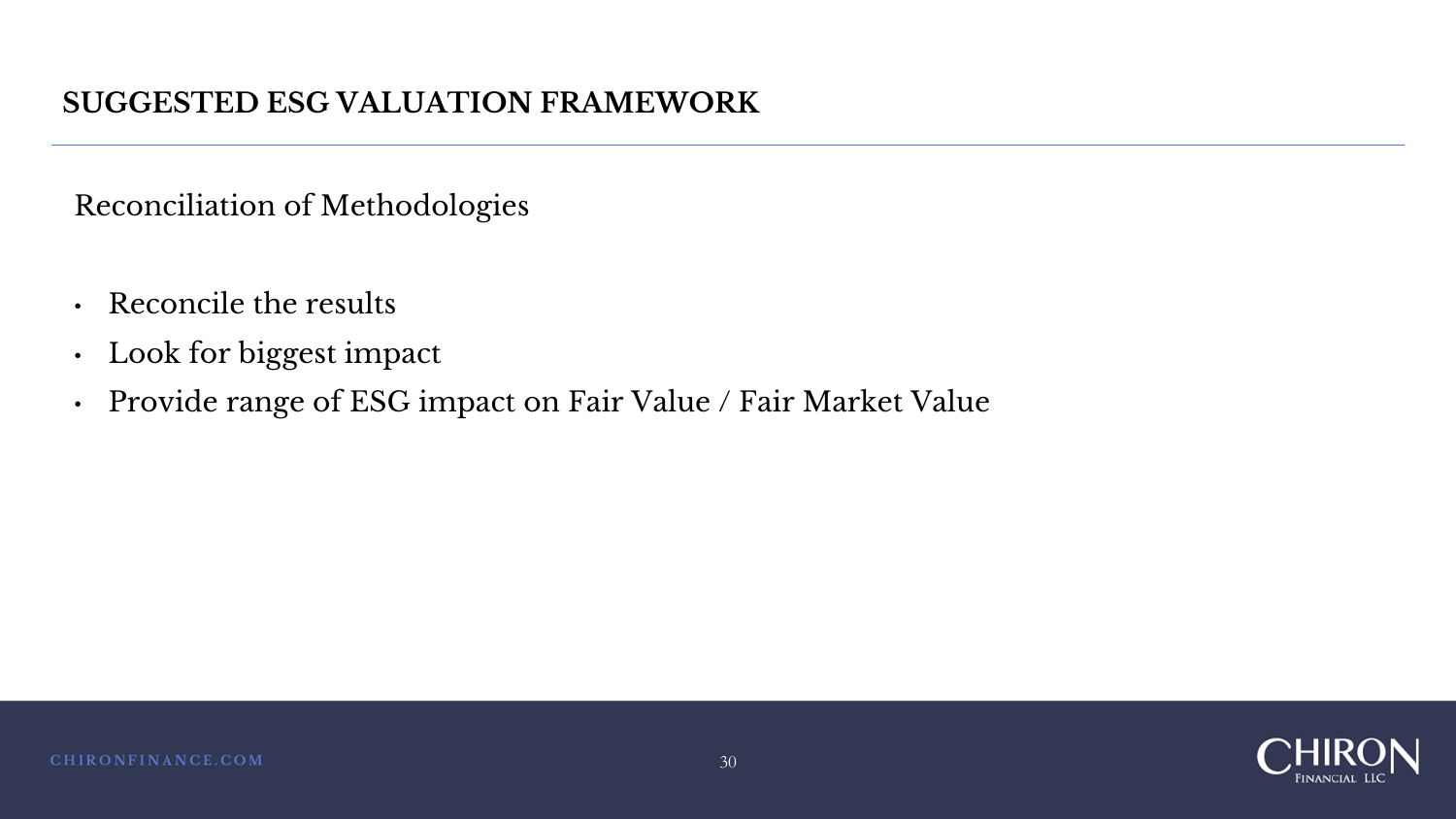# 5. CASE STUDIES

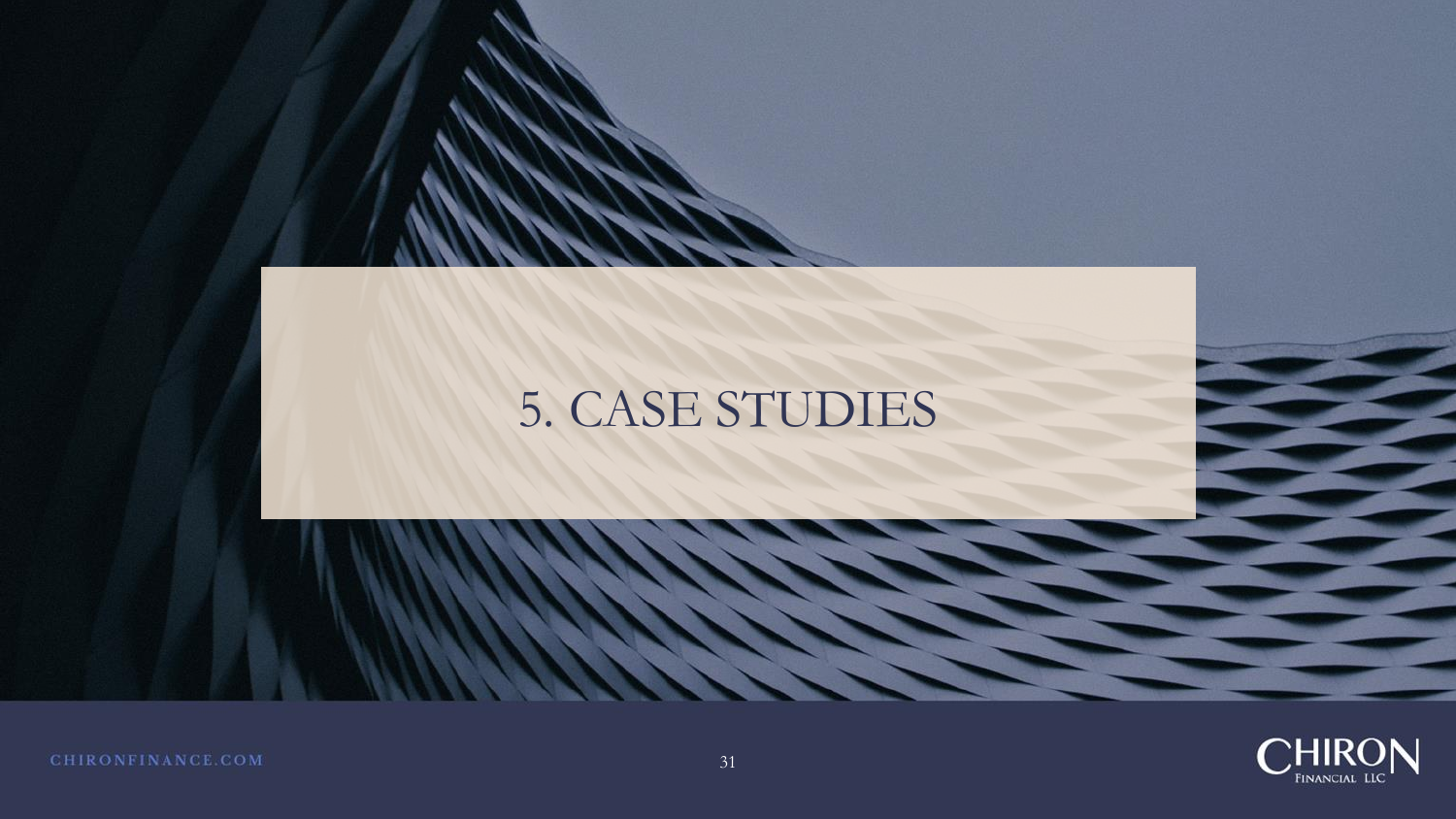#### **LARGE RETAIL ELECTRIC PROVIDER**

- The Company developed a nascent Corporate ESG Program with certain energy efficiency product offerings to enhance its valuation as a merger target.
- One demand side product was identified to be tested and valued.
- The most critical ESG metrics were isolated, with emphasis on the "E".
- "Big Data" concepts were used to harvest mission-critical data with Access and R.
- Data was analyzed and structured the data using a two-stage least squares (2SLS) estimation methodology.
- Multiply hypotheses were tested.
- The results were valued and presented to Senior Leadership Team.
- **Company was acquired for more than \$3 billion and the valuation was enhanced incrementally by the results of this study.**

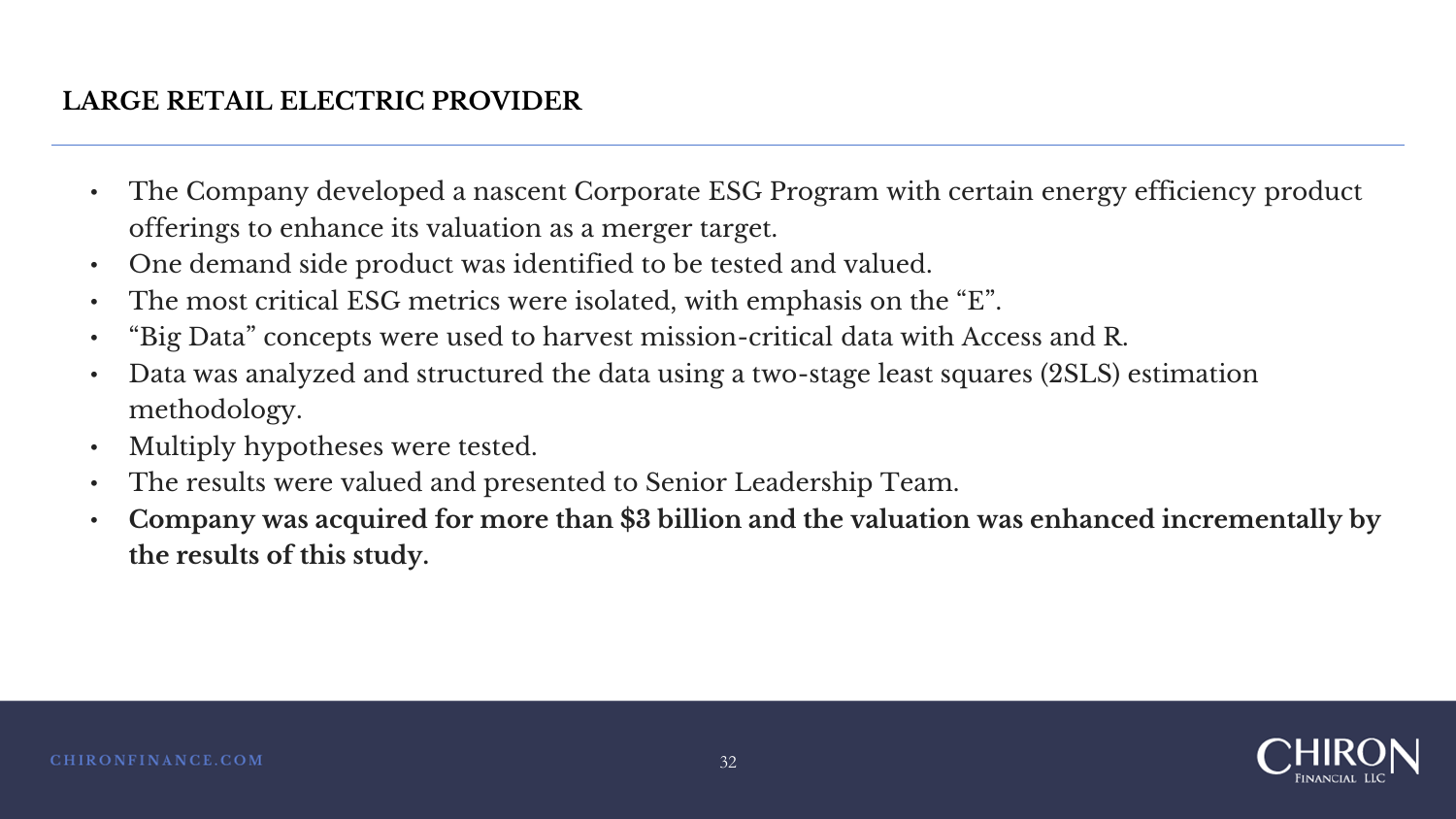#### **VC BACKED ENERGY TRANSITION COMPANY**

- An Energy Transition Company lowers energy demand for customers by using LED technology by developing a product to lower electric power usage and to quantify annual  $\mathrm{CO}_2$  reductions.
- The Company's auditor and investors required independent third-party vetting of the ESG and Energy Transition elements and impact of this product.
- Designed ESG framework and metrics and independently quantified annual kWh reduction and associated CO $_2$  lbs. reduction.
- Used analytics to harvest the data (Python & Excel).
- Valued the ESG and Energy Transition specific elements; presented results to investors and auditors.
- **The independent valuation quantified intangible asset value for the product and it was accepted as collateral for a \$25 mm secured financing.**

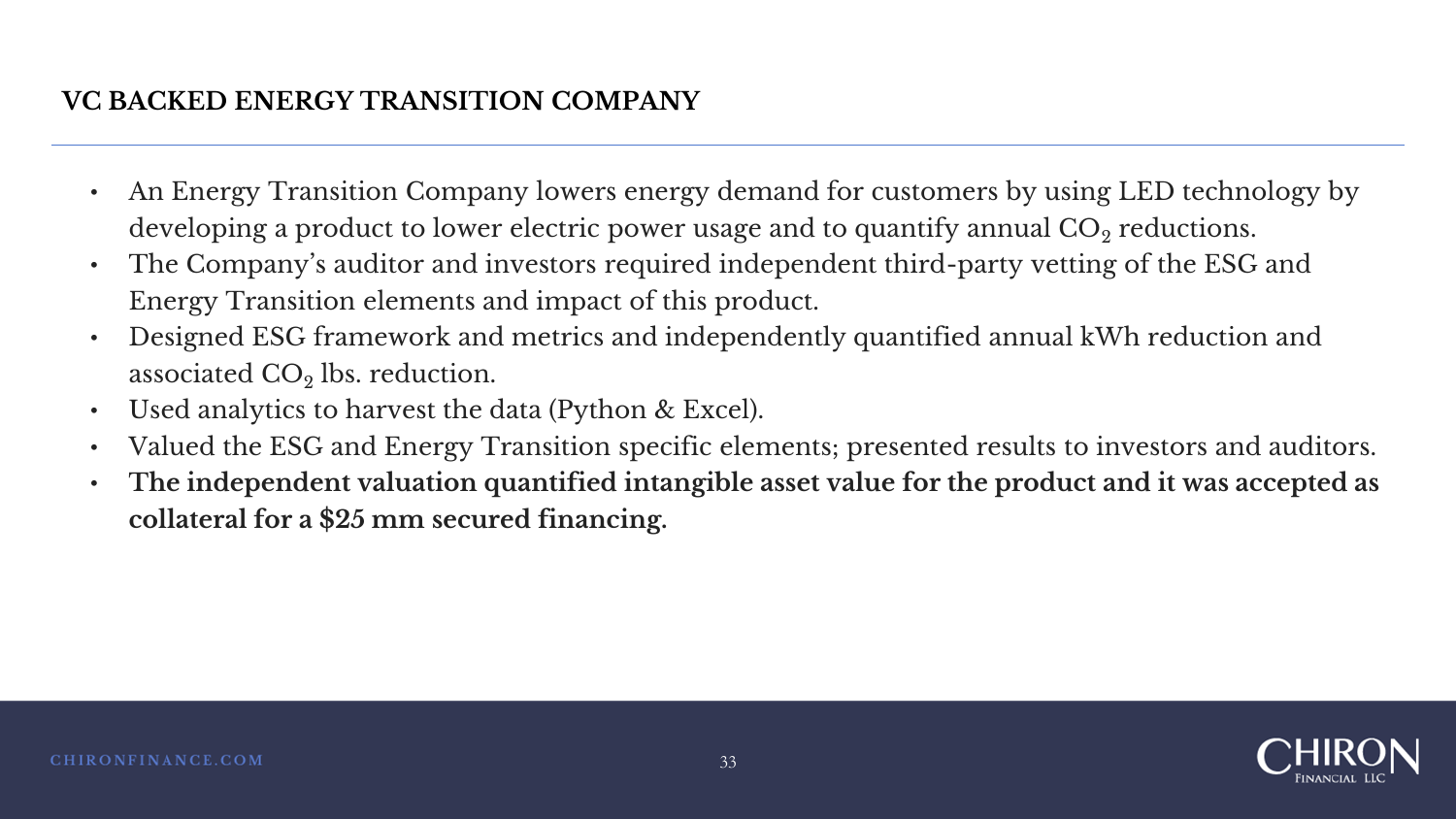#### **VC BACKED ENERGY TRANSITION COMPANY**

- A privately held upstream company with a European parent proposed using ESG and Energy Transition metrics as part of a merger valuation.
- Independence was required; metrics defined specific to ESG program and assets.
- Sustainability Accounting Standards Board (SASB) Oil and Gas Exploration & Production Sustainability Accounting Standard Version 2018-10 was used to support the analysis.
- The specific focus was on Air Quality, Water Management, and Biodiversity Impacts.
- The ESG program and assets were valued and findings presented to Board.
- **Transaction value was enhanced by 6%.**

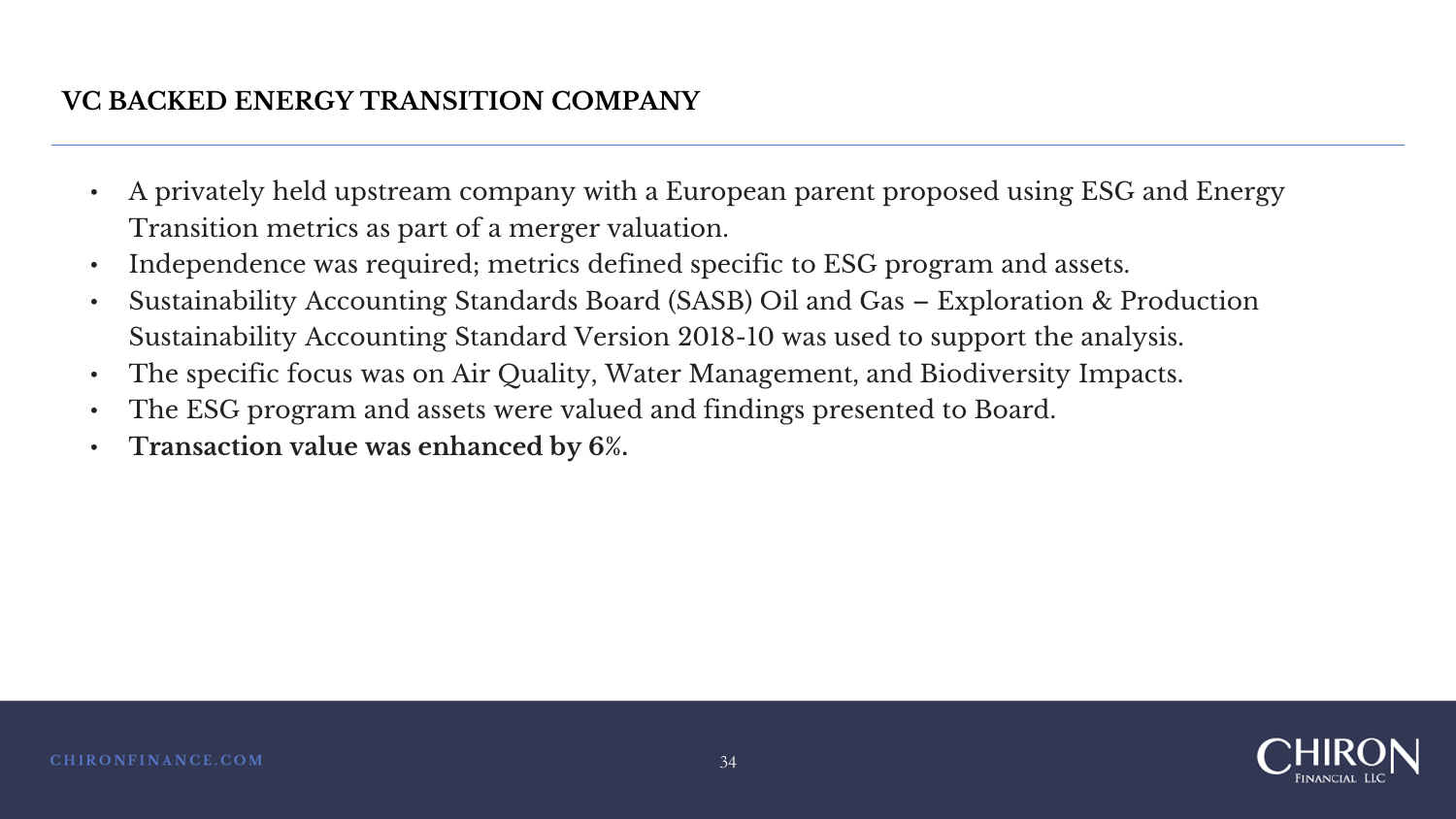#### **DEVELOPMENT STAGE ENERGY TRANSITION AVIATION FUEL COMPANY**

- A development team needed an independent assessment of the metrics and valuation of a Sustainable Aviation Fuel (SAF) project to attract and qualify for ESG and Energy Transition capital.
- Metrics specific to Energy Transition impact were defined.
- Sustainability Accounting Standards Board (SASB) and Task Force on Climate-Related Financial Disclosures (TCFD) elements were used to formulate a financial impact framework.
- Using a stochastic model with Monte Carlo Simulation, all critical inputs and assumptions and their impact on valuation were tested.
- The narrative was articulated for Board presentation.
- **Valuation was used to negotiate with private capital players for the early-stage financing in the range of \$50 mm.**